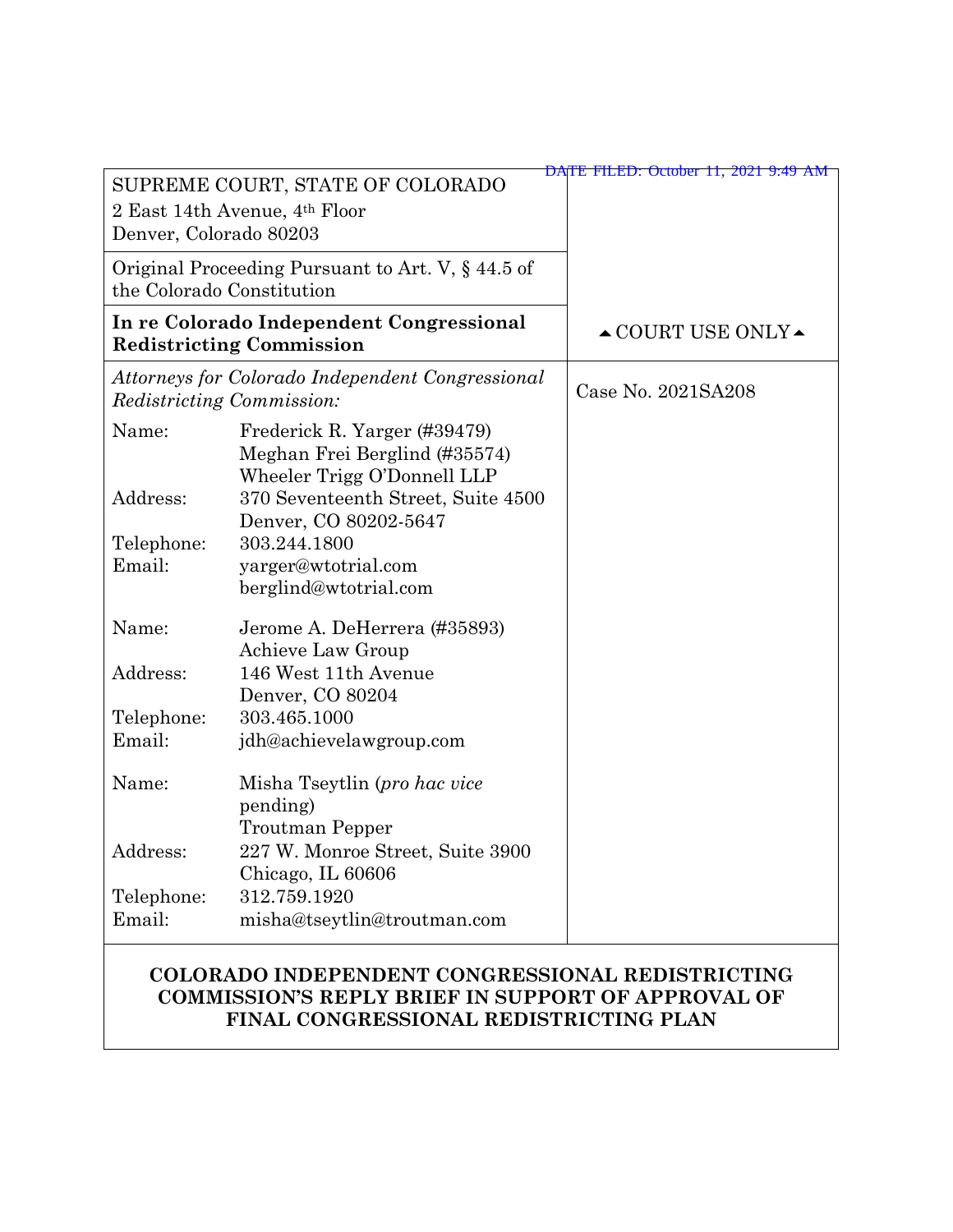#### **CERTIFICATE OF COMPLIANCE**

I certify that this reply brief complies with the requirements of C.A.R. 28 and C.A.R. 32, including all formatting requirements set forth in these rules. Additionally, I certify that this brief complies with the applicable word limit in C.A.R. 28(g) because it contains 5,696 words.

I acknowledge this brief may be stricken if it fails to comply with the requirements of C.A.R. 28 and C.A.R. 32.

> *s/Frederick R. Yarger*  Frederick R. Yarger Wheeler Trigg O'Donnell LLP Registration No. 39479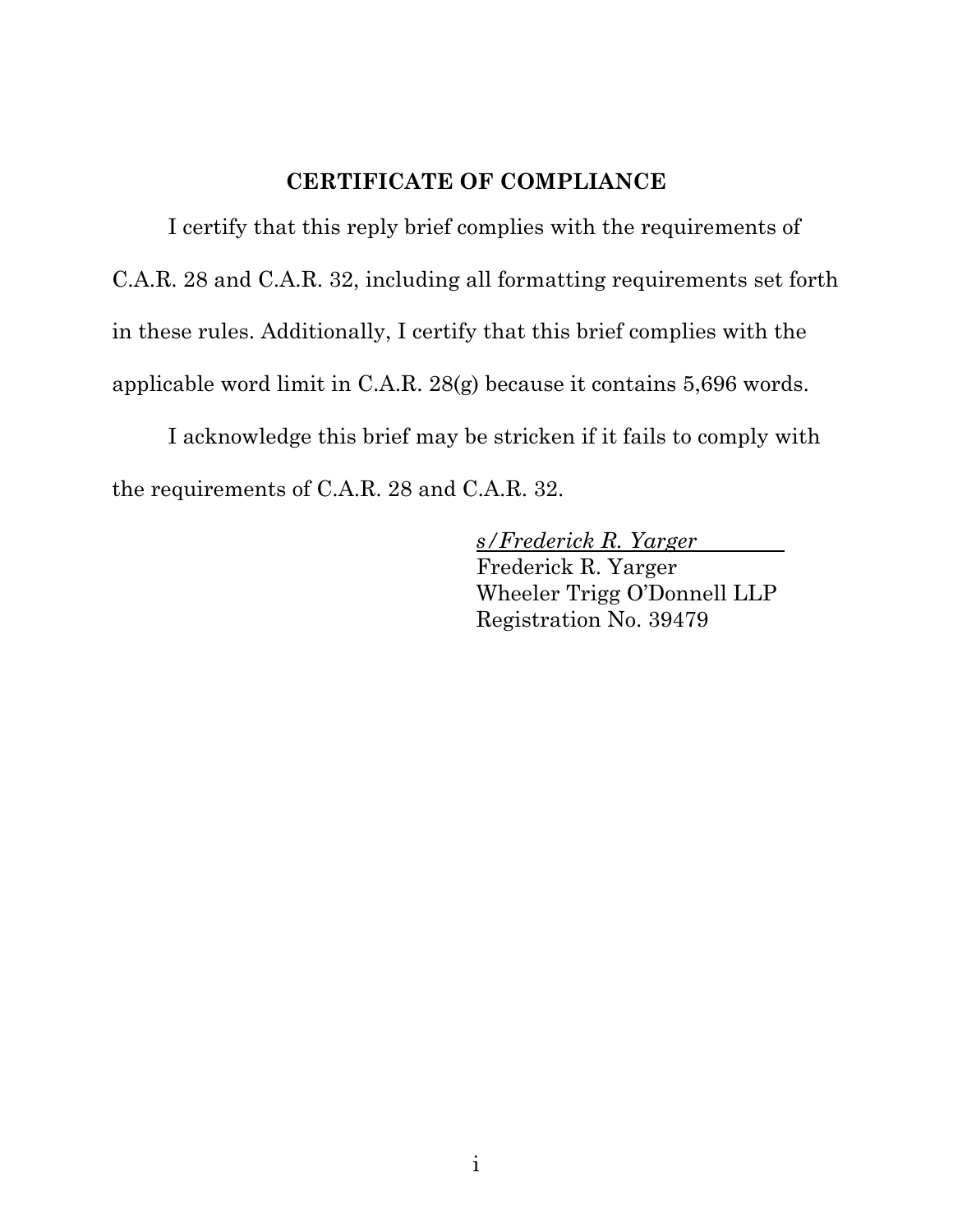# **TABLE OF CONTENTS**

| Ι.  |                                                                                                                   | The Commission's process was transparent, resulting in an                                                   |  |
|-----|-------------------------------------------------------------------------------------------------------------------|-------------------------------------------------------------------------------------------------------------|--|
| П.  |                                                                                                                   | The Final Plan complies with Section 2 of the Voting Rights                                                 |  |
| Ш.  | The Final Plan complies with Section $44.3(4)(b)$ of                                                              |                                                                                                             |  |
|     | A.                                                                                                                | The Commission's interpretation follows from<br>Section $44.3(4)(b)$ 's text and the people's understanding |  |
|     | <b>B.</b>                                                                                                         | Adopting the approach urged by some parties would                                                           |  |
|     | $\mathcal{C}$ .                                                                                                   | The Commission's Final Plan complies with<br>Section $44.3(4)(b)$ under either the Commission's             |  |
| IV. | The various conflicting objections to the Final Plan do not<br>demonstrate the Commission abused its discretion22 |                                                                                                             |  |
|     |                                                                                                                   |                                                                                                             |  |
|     | <b>B.</b>                                                                                                         | Objections about political subdivisions and                                                                 |  |
|     | C.                                                                                                                | Objections about use of total population instead of                                                         |  |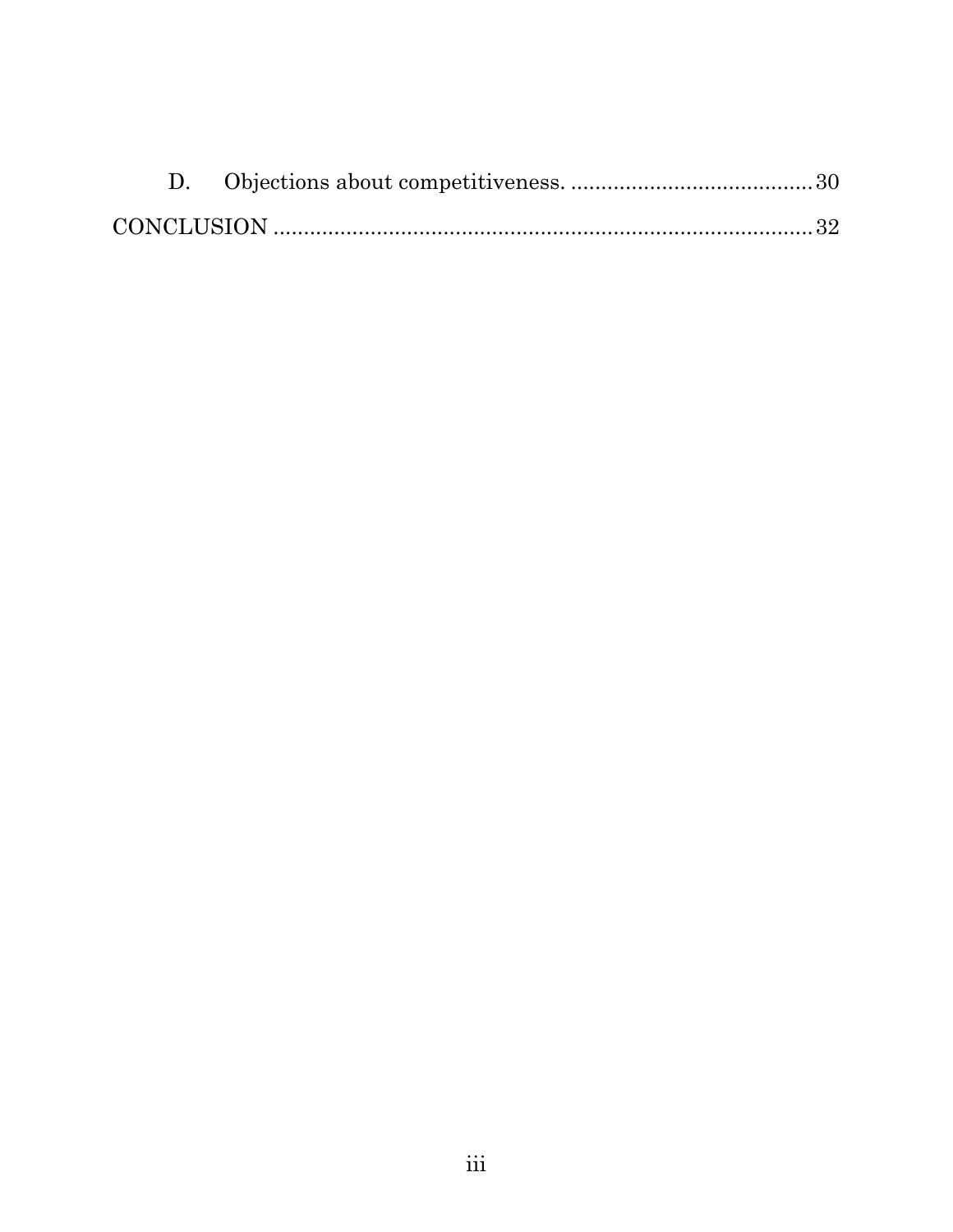# **TABLE OF AUTHORITIES**

# Page(s)

# **CASES**

| Adkins v. Va. Redistricting Comm'n,              |
|--------------------------------------------------|
| Bartlett v. Strickland,                          |
| Colo. Ethics Watch v. Senate Majority Fund, LLC, |
| Common Sense All. v. Davidson,                   |
| Cooper v. Harris,                                |
| Daunt v. Benson,                                 |
| Dillard v. Baldwin Cnty. Comm'rs,                |
| Hall v. Moreno,                                  |
| In re 2015-2016 Jefferson Cnty. Grand Jury,      |
| In re Reapportionment of Colo. Gen. Assembly,    |
| Karcher v. Daggett,                              |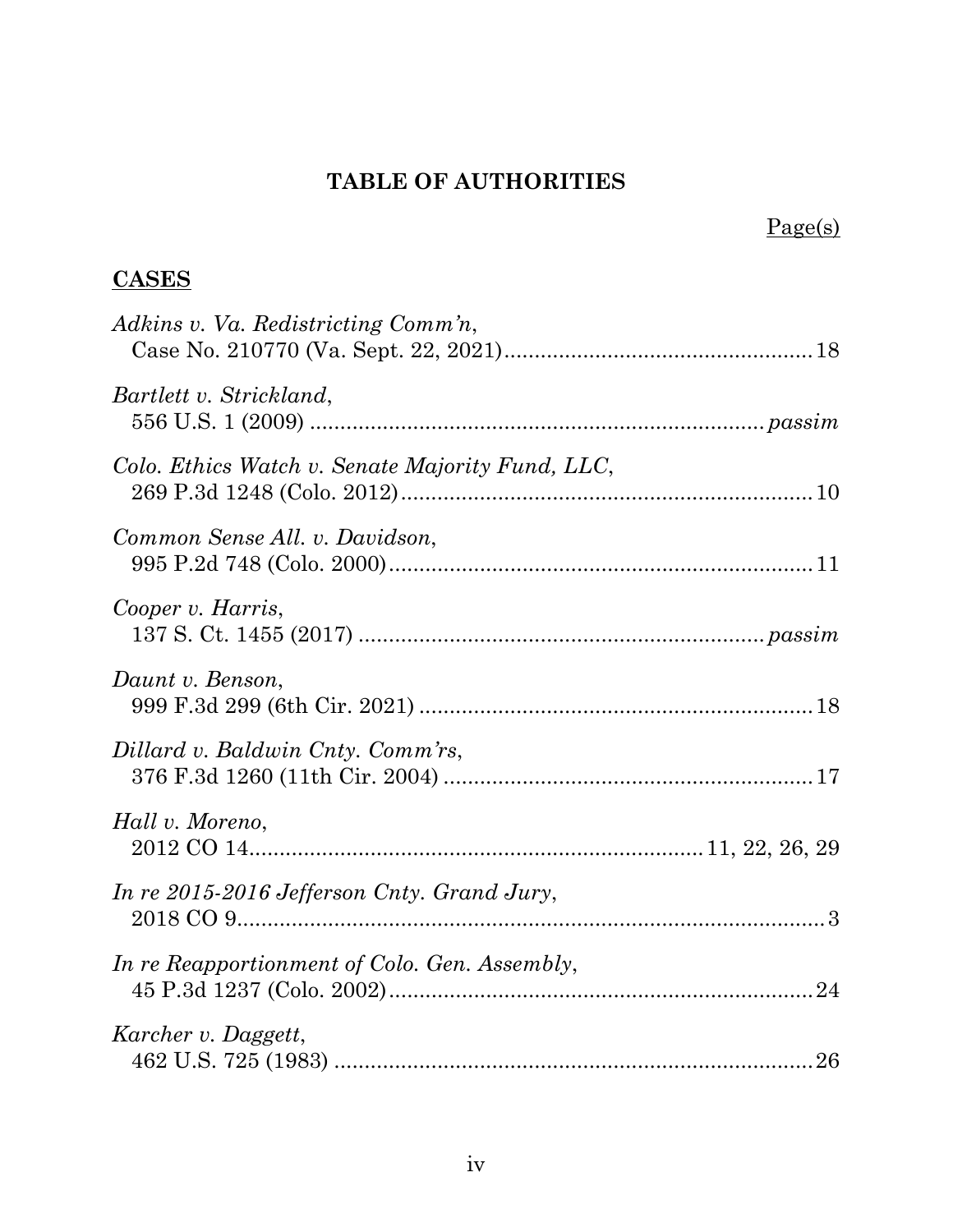| League of United Latin Am. Citizens v. Perry (LULAC),                                              |
|----------------------------------------------------------------------------------------------------|
| Miller v. Johnson,                                                                                 |
| Moreno v. Gessler,<br>Nos. 11CV3461 & 11CV3463,<br>2011 WL 8614878 (Colo. Dist. Ct. (Denver Cnty.) |
| Radogno v. Ill. State Bd. of Elections,<br>No. 1:11-cv-04884, 2011 WL 5025251                      |
| Sanchez v. City of Modesto,                                                                        |
| <b>STATUTES</b>                                                                                    |
|                                                                                                    |
|                                                                                                    |
| <b>OTHER AUTHORITIES</b>                                                                           |
|                                                                                                    |
|                                                                                                    |
|                                                                                                    |
|                                                                                                    |
|                                                                                                    |
|                                                                                                    |
| Colo. Legislative Council, Research Pub. No. 702-2,                                                |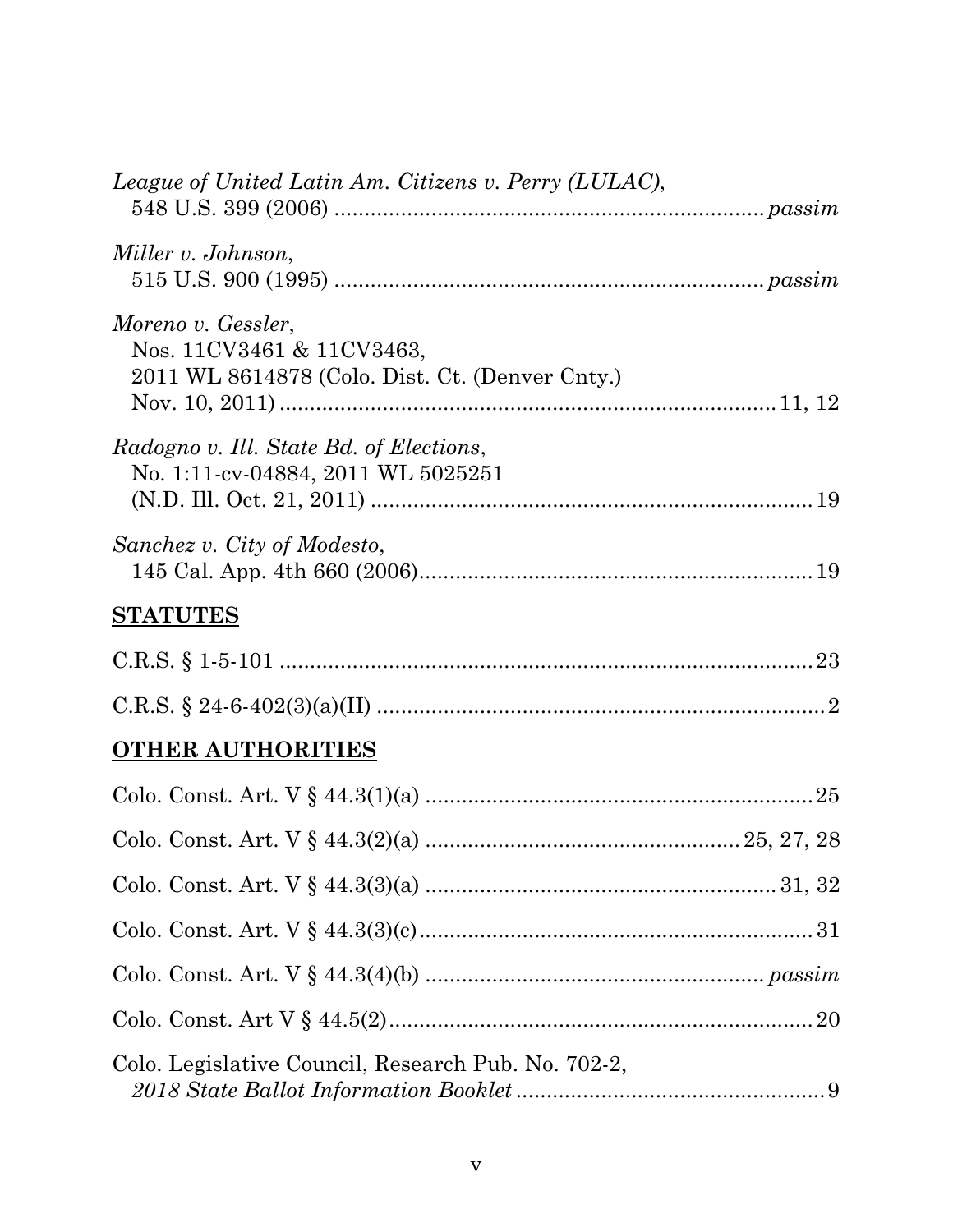#### **ARGUMENT**

#### **I. The Commission's process was transparent, resulting in an extensive record in support of the Final Plan.**

According to some parties, the Commission's work was rushed and lacked transparency, the record is insufficient, and the Court should not defer to the Commission. *E.g.*, Democratic Congressional Campaign Comm. ("DCCC") Br. 8-12; Colorado Latino Leadership, Advocacy & Research Organization ("CLLARO") Br. 11-15. Other parties—even those who object to portions of the Final Plan—disagree, citing significant record evidence for portions of the Final Plan they support. *E.g.*, Fair Lines Colo. ("Fair Lines") Br. 22-29 (supporting districts 1-6 and 8), 48-51 (supporting district 8 as a "minority influence district"); Multi-Ethnic Coal. and Hispanic Churches ("Multi-Ethnic Coal.") Br. 16-17 ("[S]ubstantial public outreach of the Commission provided the public with the opportunity to influence its final product ....").

The Commission's work was transparent and complied with open meetings and records obligations. Out of 155 hours of meetings (not including hundreds more hours of subcommittee meetings and hearings), the Commission spent less than 10 hours in executive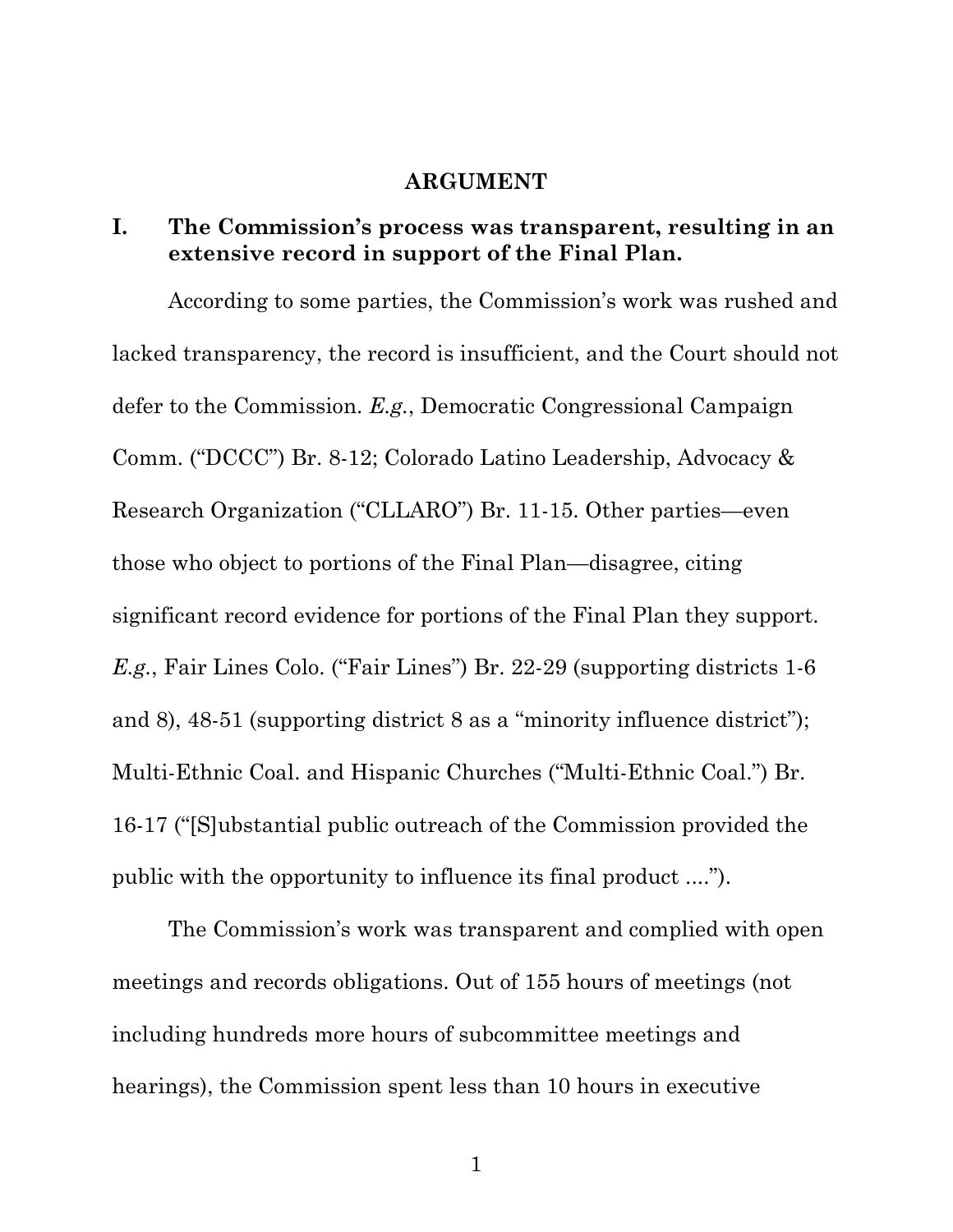session. *See* https://tinyurl.com/2ya6yd4f (meeting summaries). This was to "receiv[e] legal advice from legal counsel." *Id.* (e.g., 9/17/21 Meeting Summary). Some parties claim the Commission should not have received confidential advice on sensitive federal and state-law questions. *E.g.*, CLLARO Br. 13 n.9; League of United Latin American Citizens ("LULAC") Br. 1, 6. That is not a valid argument against the Final Plan. The Commission could enter executive session "for the purpose of receiving legal advice on specific legal questions." C.R.S. §  $24-6-402(3)(a)(II)$ . No person or group, of the thousands who appeared before the Commission, has alleged the Commission violated the Open Meetings Law.

It would set dangerous precedent to fault the Commission for receiving legal advice. This year illustrates the danger. Some parties urged the Commission to adopt positions on minority vote dilution that require extensive consideration of race in drawing districts. They did so without disclosing the constitutional risk these positions pose. Remarkably, many still fail to mention the Equal Protection Clause in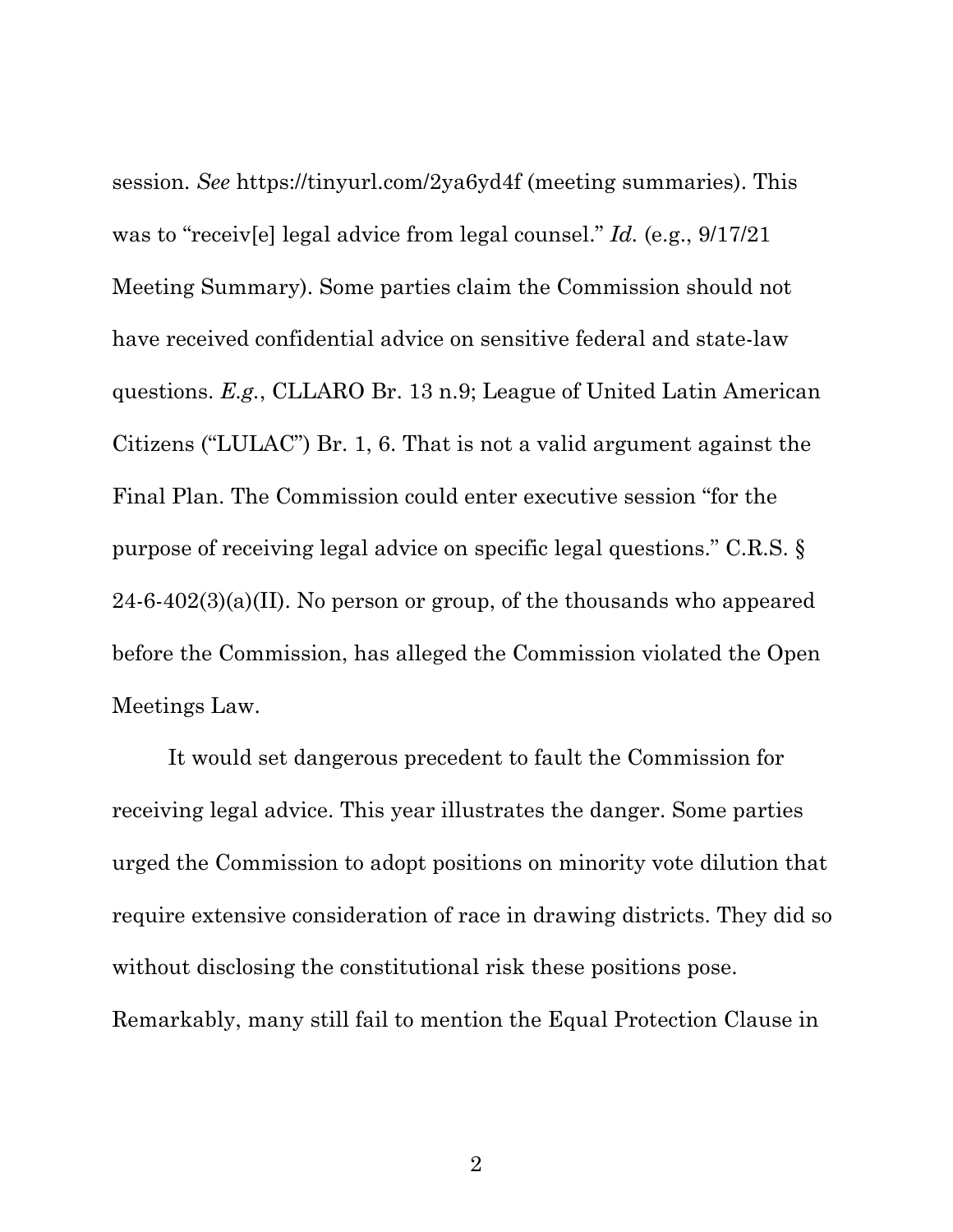their briefs. *E.g.*, CLLARO Br.; Common Cause Br.; LULAC Br.1 Redistricting is legally nuanced. Neither this Commission, nor any future Commission, could do its job without "candid and open discussion" with its attorneys in a confidential setting. *In re 2015-2016 Jefferson Cnty. Grand Jury*, 2018 CO 9, ¶ 23 (citation omitted).

Objections to the Commission's record are also misplaced. Summaries and recordings of meetings and hearings are publicly available. https://tinyurl.com/2ya6yd4f (summaries); https://tinyurl.com/3vzrjwe7 (audio archive). Documents considered at Commission and subcommittee meetings are also available. https://tinyurl.com/3phz8hat (Box page). The record before the Commission included over 5,000 written comments, 170 proposed maps, and 19 plans or amendments drawn by Staff—all publicly available. Final Plan at 2-3. The parties, even those who object to the Final Plan, rely on this record, citing or attaching transcripts or public comments. *E.g.*, Common Cause Br. 28-37; Eagle County Br. App. B; Fair Lines Br.

 <sup>1</sup> One party, to its credit, acknowledges that drawing district lines based on race is "constitutionally suspect" under the Equal Protection Clause and "subject to strict scrutiny." Fair Lines Br. at 45.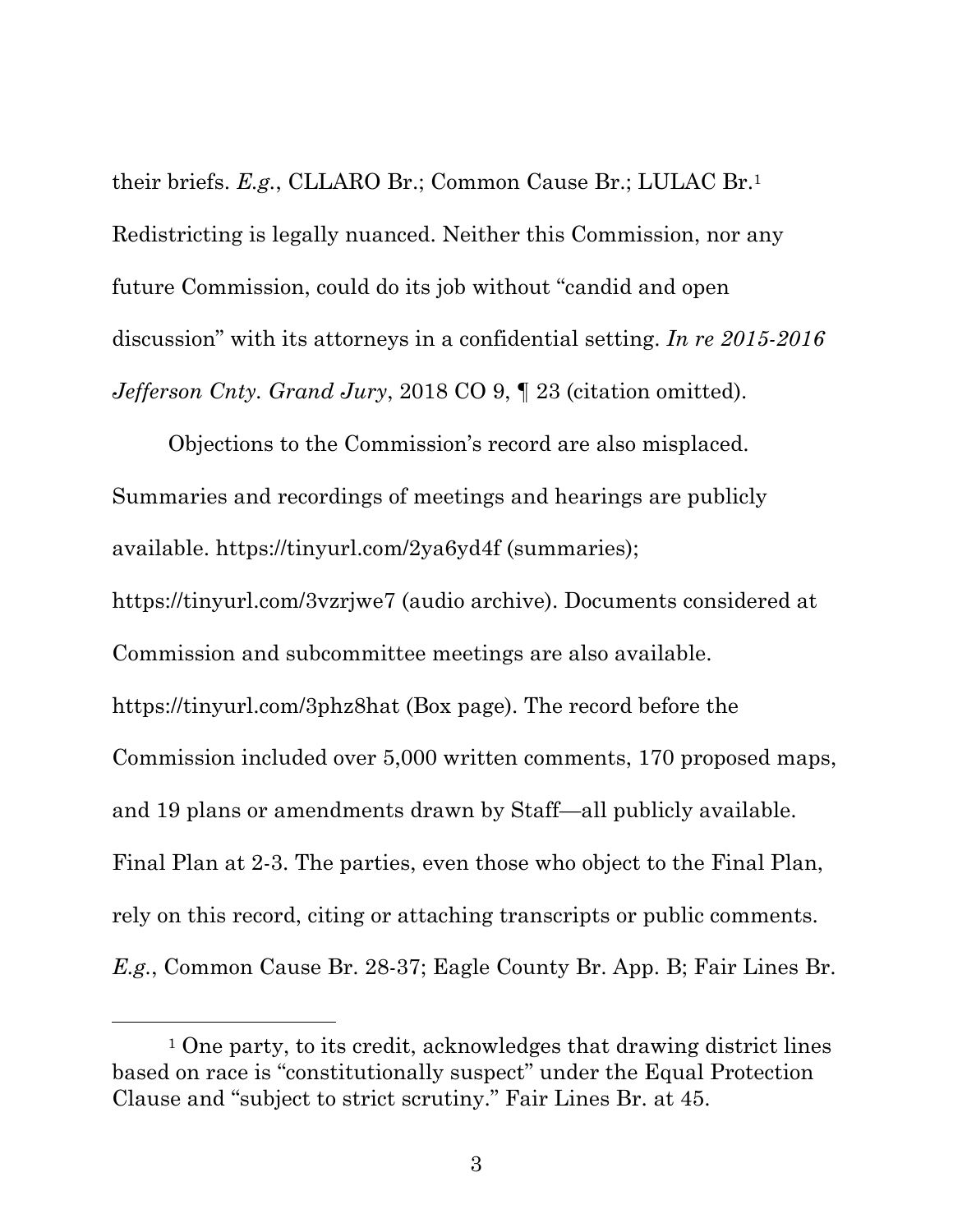App. 1; All On The Line Br. Ex. 1; Natividad Br. 13-15; DCCC Br. 8-11; LULAC Br. 5-6, 19 n.6, 43-44.

As explained by a number of parties, the Final Plan must be reviewed in light of this "entire record" and overturned only if unsupported after a "search [of] the record as a whole." Fair Lines Br. 23 (citing case law and Amendment Y); Douglas Cnty. Br. 22. The Court cannot credit only portions of the record that support a particular party's arguments.

Finally, some parties, including a partisan fundraising group, attack the Commission's process as "delay[ed]," "harried," and "confused." DCCC Br. 8-12. Certainly this was a challenging redistricting year. The Commission had to compress its consideration of maps drawn using final Census data from over four months to less than two, and it was determined to meet this Court's schedule for judicial review. Yet the Commission went above and beyond its obligations, holding nearly twice the number of required public hearings.

In other states with different redistricting laws, politicians can draw maps using paid consultants who hide their clients' political aims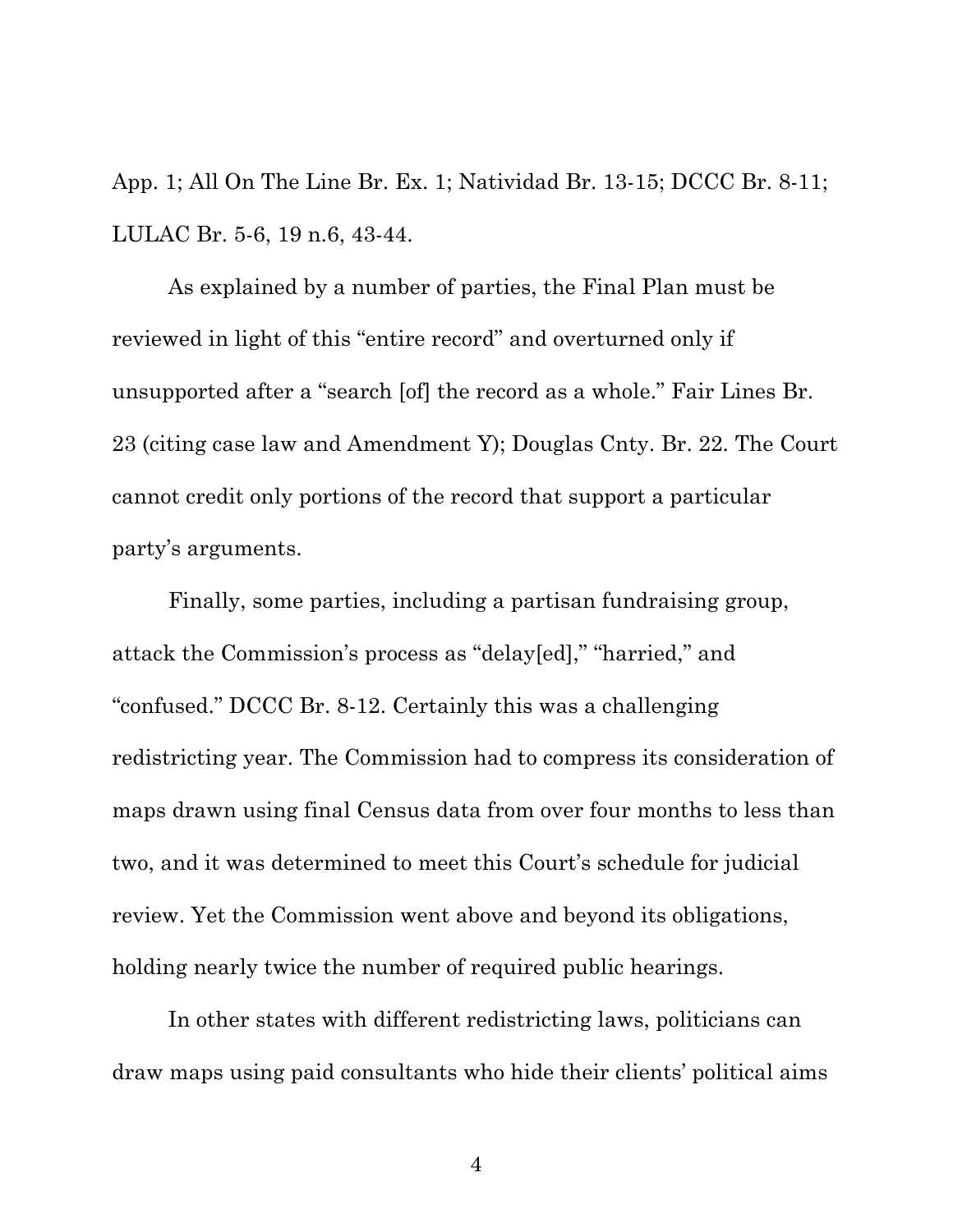through sanitized written reports based on computer modeling. Amendment Y adopts a different vision for Colorado. "Redistricting is fundamentally a human endeavor, and there are many important considerations that are difficult or impossible to fully incorporate into a computer-generated ensemble." Opening Br., Addendum 5 at 2. Building consensus among diverse viewpoints—as Amendment Y requires—is complex and, admittedly, messy.

Parties who object to the Commission's process because they support a different map, including for partisan reasons, ignore the achievement of this redistricting cycle. Twelve Coloradans, after months of work, transparently debated a range of viable plans and agreed 11-to-1 to adopt one. For the first time, Colorado's congressional map is the product of deliberation and compromise by a diverse group of ordinary voters, not partisan politics or litigation.

#### **II. The Final Plan complies with Section 2 of the Voting Rights Act.**

For a map to unlawfully dilute a minority group's influence under Section 2 of the VRA, three preconditions must exist: (1) a "minority group" numerous enough to form a majority "in some reasonably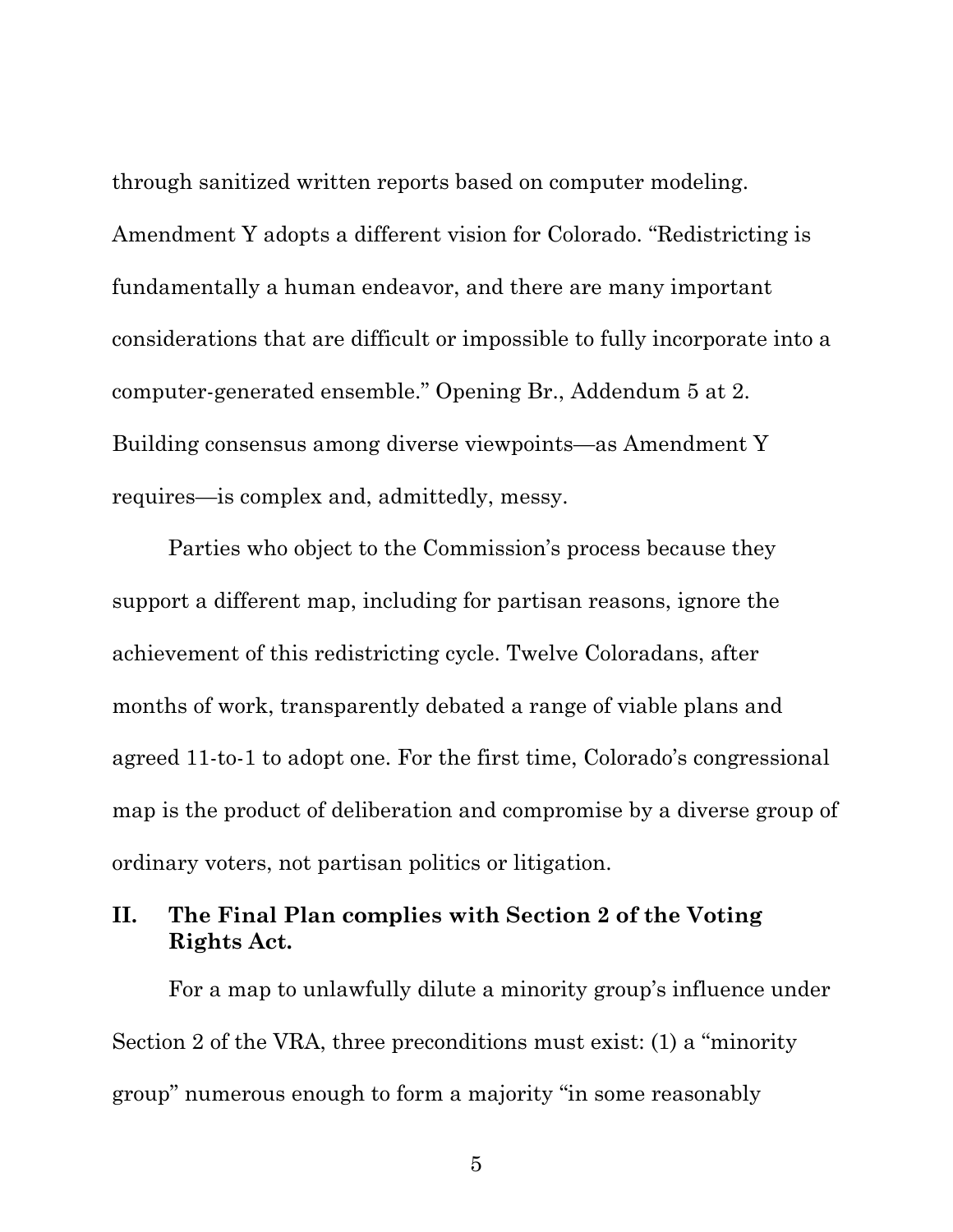configured legislative district"; (2) "political cohesive[ness]" of that group; and (3) a majority that "vote[s] sufficiently as a bloc to usually defeat the minority's preferred candidate." *Cooper v. Harris*, 137 S. Ct. 1455, 1470 (2017). Only when those preconditions are met, *and* the "totality of the circumstances" shows dilution of a minority group's influence, must a state create a district to prevent dilution. *Id*.

When the Commission's Non-Partisan Staff released the Preliminary Plan on June 23, they advised the Commission and the public that—based upon Staff's analysis—it was not possible to draw a district that complied with all three VRA thresholds. *See* Preliminary Plan Memo at 3-4, tinyurl.com/4c6k499m. No commenter ever suggested that conclusion was incorrect, and the Commission, naturally, heeded Staff's advice.

Three parties raise VRA-related objections, but they are meritless. Common Cause faults the Commission for not overruling the recommendation of Non-Partisan Staff and "hir[ing] an outside expert to conduct analyses" of various aspects of the VRA. Common Cause Br. 14-16. But given that Common Cause does not ultimately claim Staff's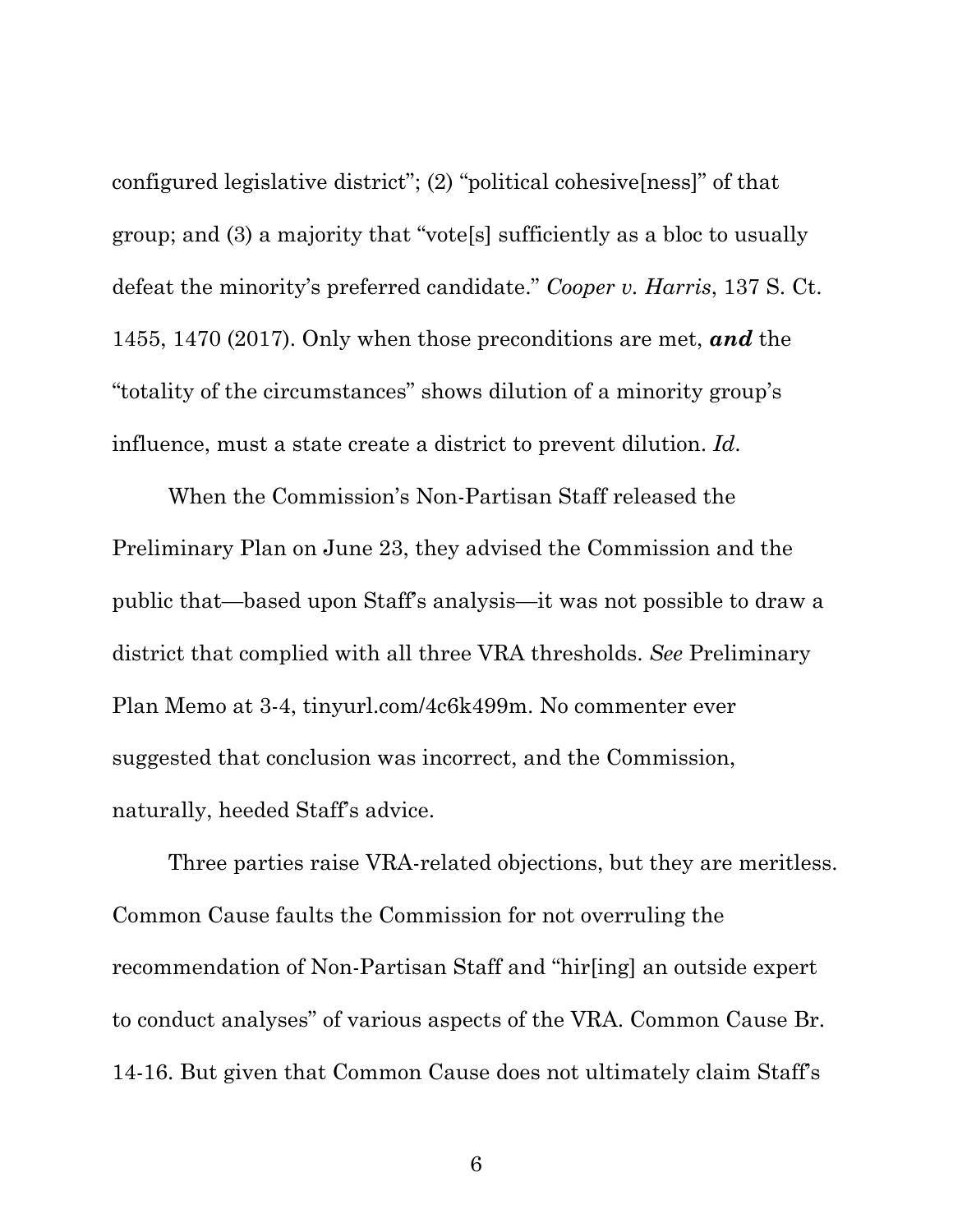VRA analysis was wrong, this was unnecessary. All On The Line and Mr. Thiebaut, meanwhile, claim the Commission should have disregarded the first VRA prerequisite. All On The Line Br. 15-16; Thiebaut Br. 6-7. But the Supreme Court rejected that very argument in *League of United Latin American Citizens v. Perry (LULAC)*, 548 U.S. 399, 442-46 (2006), and *Bartlett v. Strickland*, 556 U.S. 1 (2009).2

#### **III. The Final Plan complies with Section 44.3(4)(b) of Amendment Y.**

When Coloradans voted overwhelmingly for Amendment Y, they wanted to ensure that, even if Congress or the Supreme Court weakened or eliminated Section 2 of the VRA, the protections embodied in that landmark legislation would still apply in Colorado. There is no indication from Amendment Y's text or any other source the voters wanted Colorado to become a federal-court test case for the constitutionality of maximally race-focused districting. Some parties argue for just that, suggesting the Court must adopt an interpretation of Amendment Y that has no parallel in any other state and presents

 <sup>2</sup> The Commission refers to Justice Kennedy's controlling opinions in *LULAC* and *Bartlett*, as *LULAC* and *Bartlett*.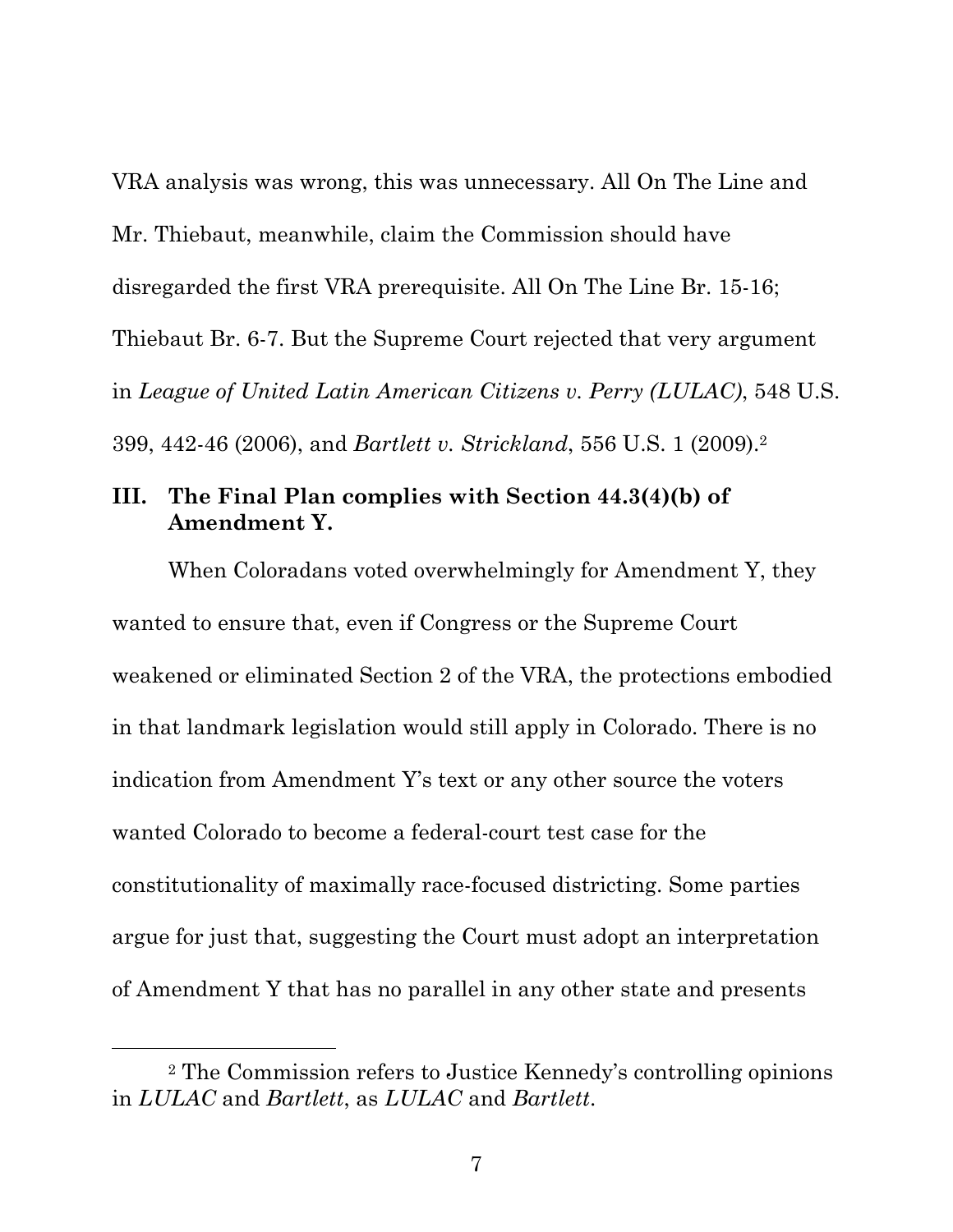grave constitutional risk. But while they urge the Court to adopt a maximally race-focused interpretation of Section 44.3(4)(b), they disagree which approach this Court should adopt and which of the plan's districts—if any—violate Section 44.3(4)(b).

The Court should reject this interpretation for three reasons. First, the Commission's understanding of Section 44.3(4)(b) was correct. Second, the maximally race-focused approach creates severe risk of triggering the Equal Protection Clause, and no party urging this approach claims it would or could satisfy strict scrutiny. Third, the Commission's final plan complies with Section 44.3(4)(b) regardless of whether this Court adopts the Commission's understanding of that section or the approach from *Beauprez v. Avalos*, 42 P.3d 642 (Colo. 2002).

### **A. The Commission's interpretation follows from Section 44.3(4)(b)'s text and the people's understanding of it.**

Section 44.3(4)(b) codifies into state law the VRA's protection against diluting the influence of minority groups' votes, as those concepts were understood in 2018. Opening Br. 42. Section 44.3(4)(b)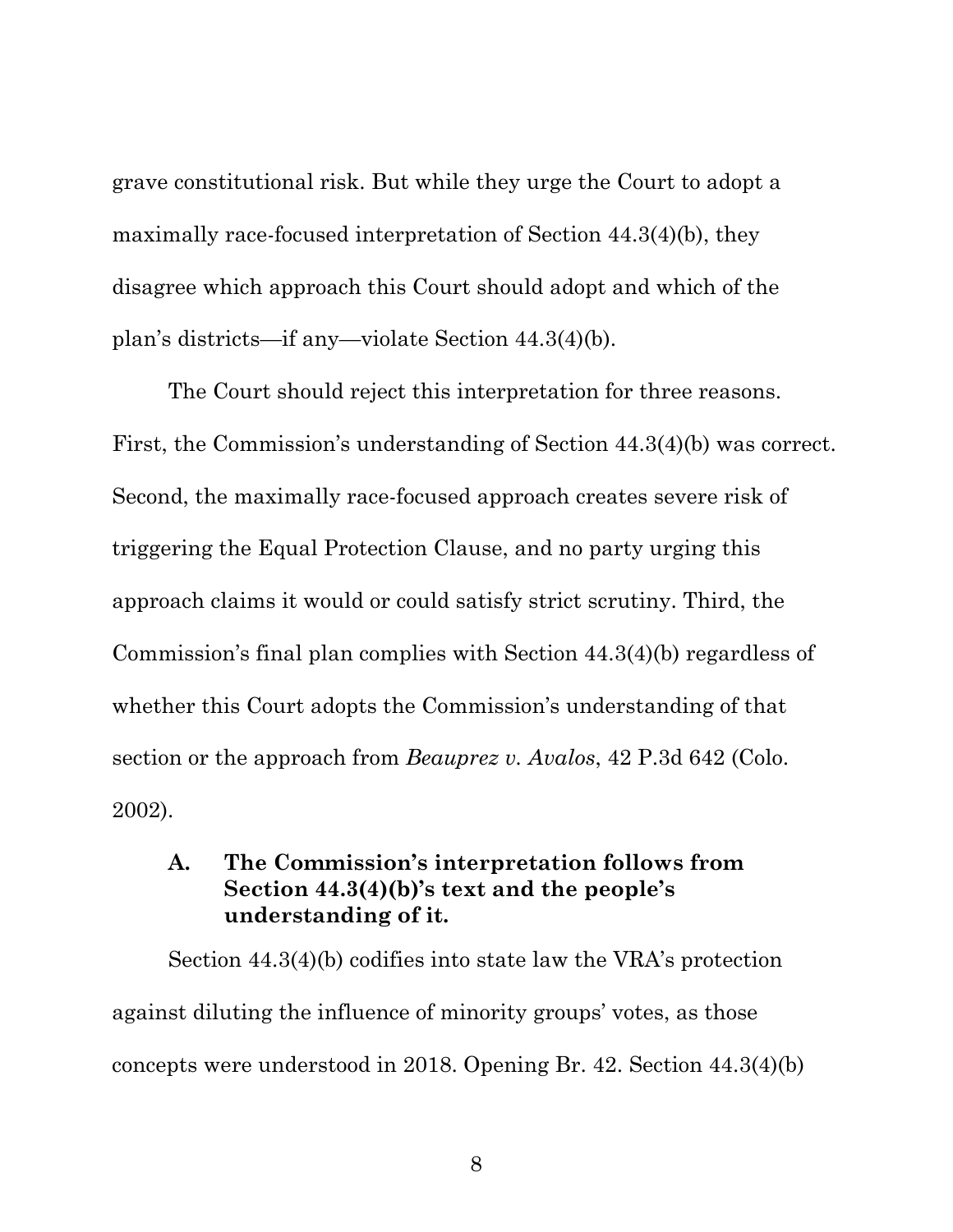draws its text from Section 2 of the VRA, as well as Supreme Court VRA jurisprudence on "vote dilution" of minority voter "influence." *LULAC*, 548 U.S. at 442-46. The Blue Book similarly sent voters the clear message that Section 44.3(4)(b) borrowed Section 2's protections, explaining that "Amendment Y *incorporates* principles of the Voting Rights Act *into state law*." Opening Br. 44-46 (quoting Colo. Legislative Council, Research Pub. No. 702-2, *2018 State Ballot Information Booklet* ("Blue Book") at 9 (emphasis added)).

The Commission's interpretation does not render Section 44.3(4)(b) "superfluous" or redundant. *Contra* CLLARO Br. 26; LULAC Br. 12-16; All On The Line Br.at 21-22; Fair Lines Br. 39. The Blue Book explained that Section 44.3(4)(b) serves a crucial purpose: to *preserve* current VRA protections as a matter of judicially enforceable state law, regardless of whether federal law changes in the future. Opening Br. 44-46 (quoting Blue Book at 9).

Nothing in the text of Section 44.3(4)(b) requires the Commission to focus its redistricting decisions on race beyond how the Supreme Court's Section 2 case law understood the redistricting terms-of-art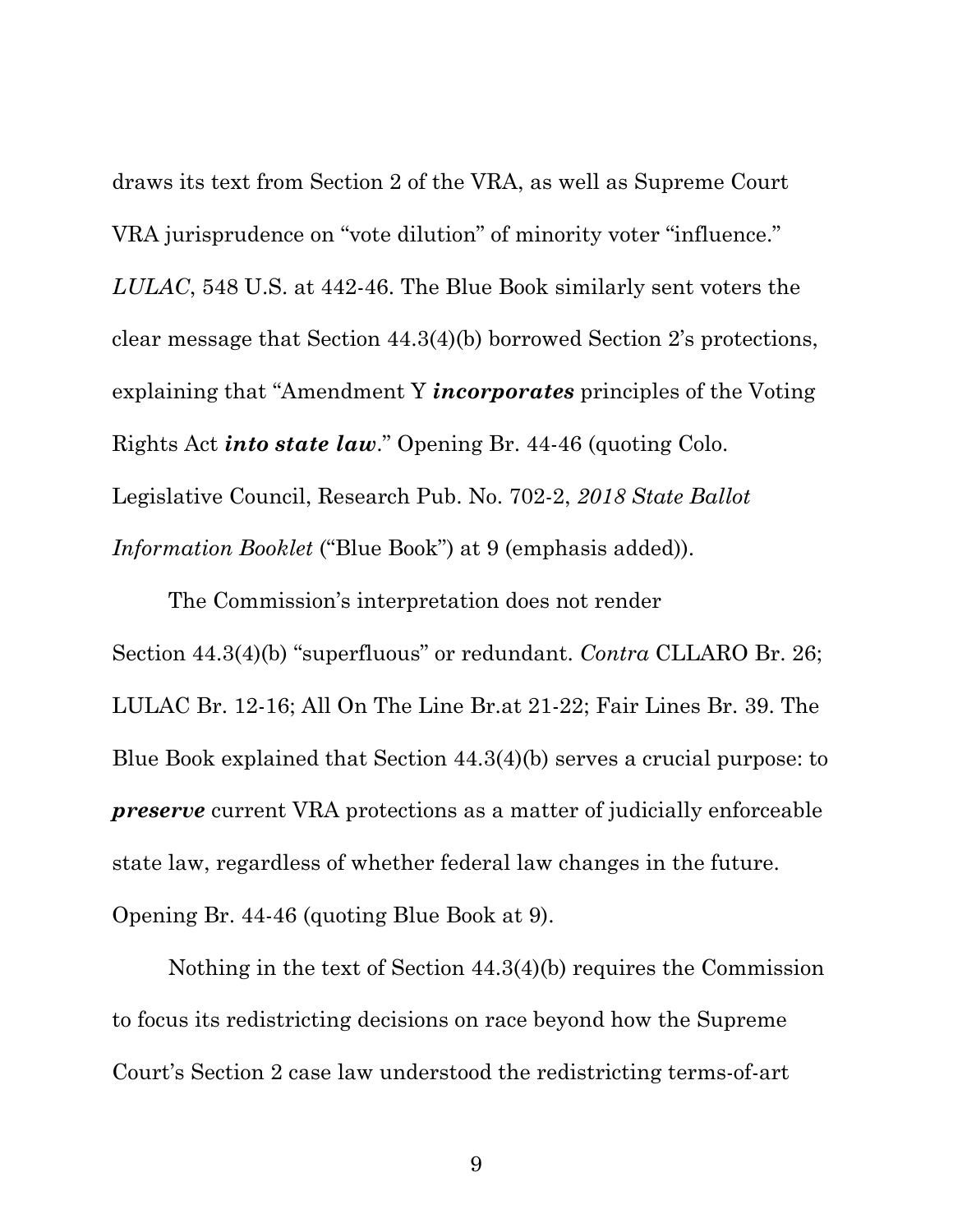"vote dilution" and minority voter "influence." *Contra* CLLARO Br. 26; LULAC Br. 12-16; Common Cause Br. 11; All On The Line Br. 15-22; Fair Lines Br. 41-43. When voters approved Amendment Y, the Supreme Court had explained when it was possible for a map to "dilute" minority voters' votes by reducing electoral "influence": when the group is large enough, compact enough, and politically cohesive enough to elect candidates of its choice, but the map's districts permit a majority to "usually" defeat such candidates. *See Bartlett*, 556 U.S. at 9 (Kennedy, J.). In *LULAC* and then again in *Bartlett*, the Supreme Court considered adopting a broader understanding of "dilution" of minority electoral "influence," but refused, because that "would unnecessarily infuse race into virtually every redistricting, raising serious constitutional questions." *LULAC*, 548 at 445-46 (Kennedy, J.); *accord Bartlett*, 556 U.S. at 11. Colorado voters would have looked to the Supreme Court's controlling opinions to understand "dilution" of minority "influence." *See Colo. Ethics Watch v. Senate Majority Fund, LLC*, 269 P.3d 1248, 1255-56 (Colo. 2012) (presuming voters are aware of the meaning of terms of art in Supreme Court opinions).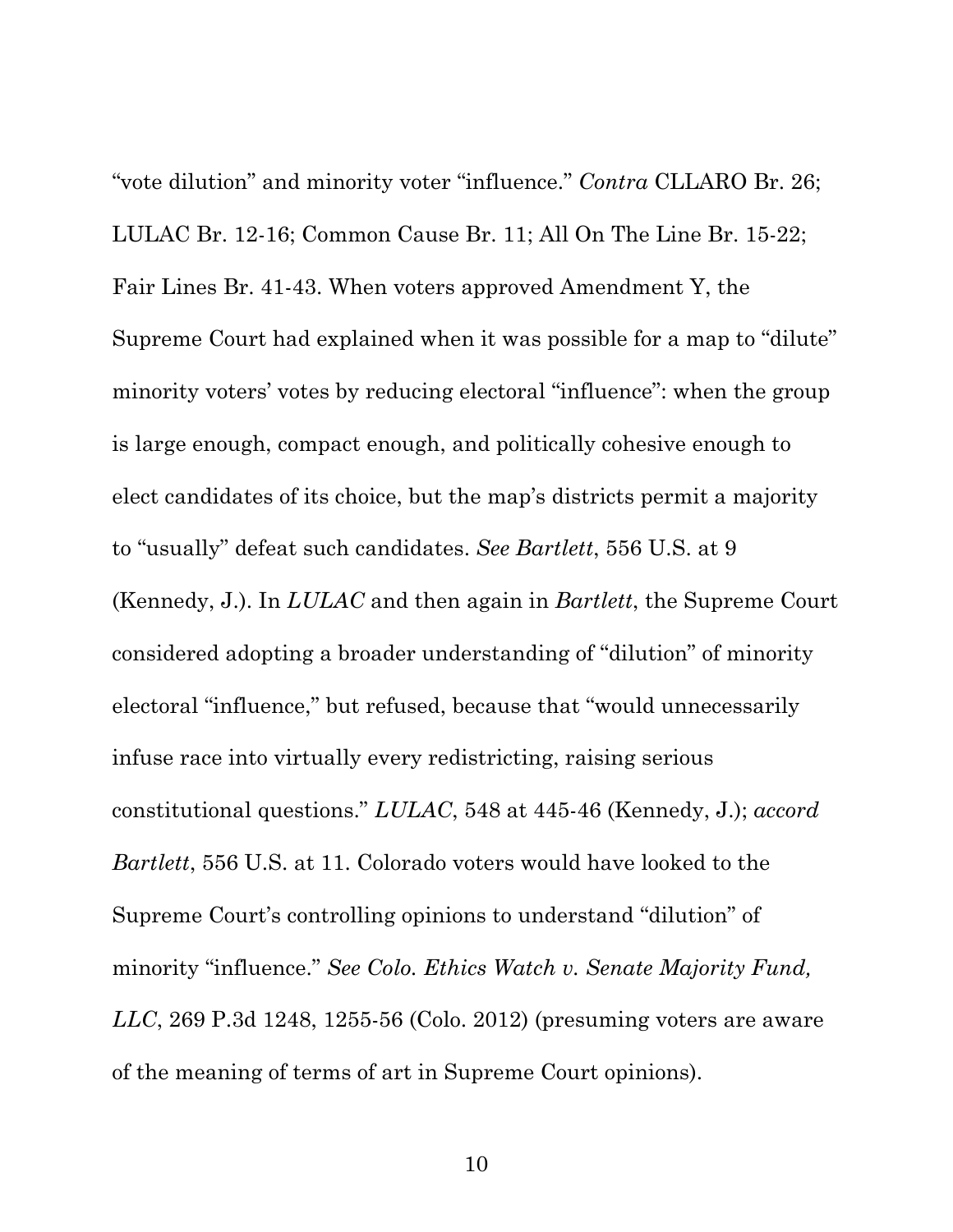### **B. Adopting the approach urged by some parties would create serious equal protection risk.**

Some parties ask this Court to conclude that over 70% of Colorado voters wanted the Commission to engage in an intensively race-focused redistricting process, used nowhere else in the country, that would put any map the Commission adopted, Section 44.3(4)(b), and perhaps even Amendment Y in grave constitutional doubt.

Voters are "presumed to know the existing law at the time" they approve a constitutional amendment. *Common Sense All. v. Davidson*, 995 P.2d 748, 754 (Colo. 2000). The existing law when the people adopted Amendment Y was that equal protection demanded strict scrutiny when racial considerations predominate over traditional redistricting criteria. *Cooper*, 137 S. Ct. at 1463-64. Colorado courts sent voters this same message. When evaluating maps in the last round of redistricting, the Denver District Court rejected a map "drawn primarily for the purpose of creating Hispanic influence districts." *Moreno v. Gessler*, Nos. 11CV3461 & 11CV3463, 2011 WL 8614878, at \*25 (Colo. Dist. Ct. (Denver Cnty.) Nov. 10, 2011). This Court affirmed. *Hall v. Moreno*, 2012 CO 14, ¶¶ 25-29. The map in *Hall* targeted 30%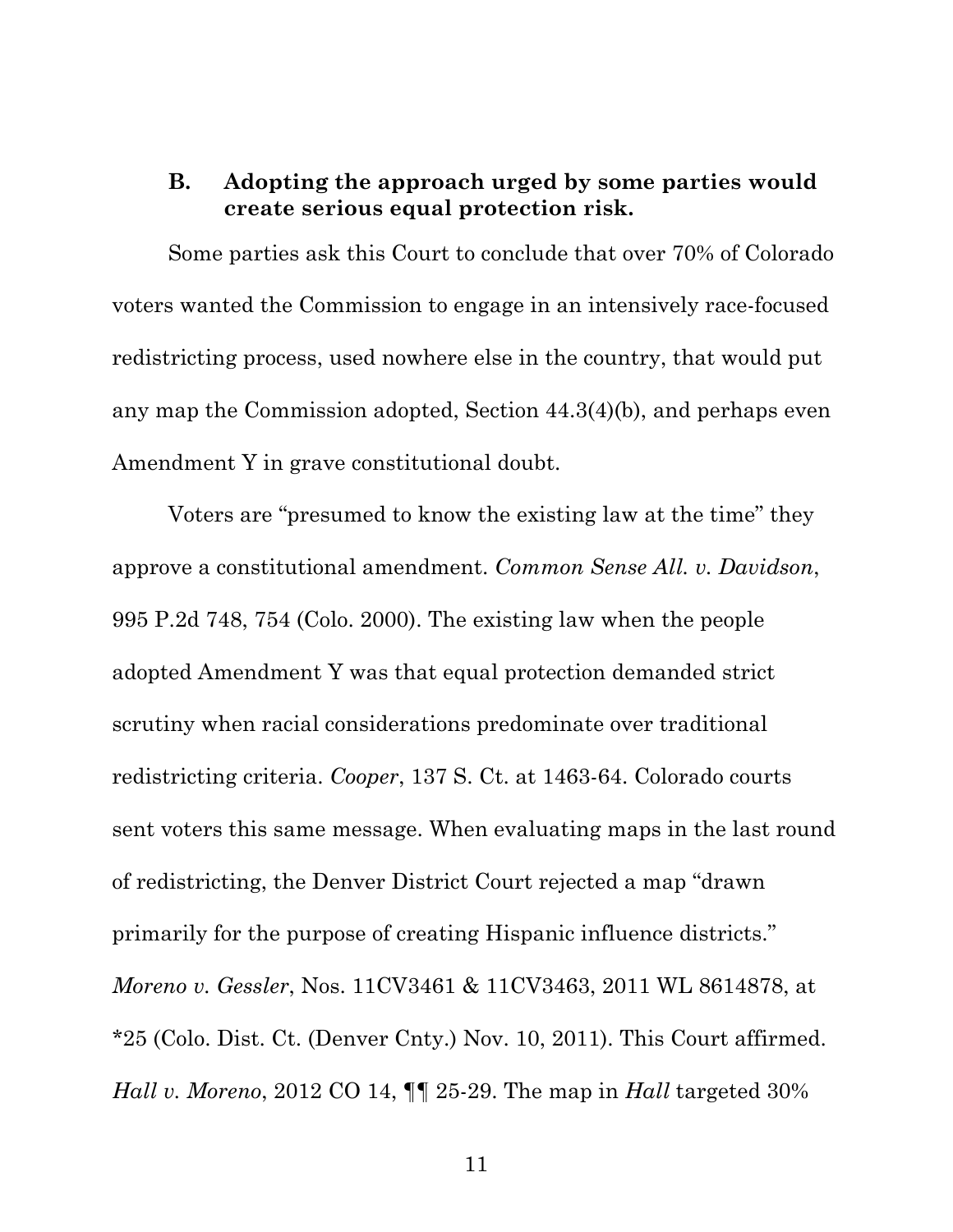Hispanic representation in three districts—not unlike what some parties urge here—which the district court observed would be "constitutionally suspect" and subject to strict scrutiny. *Moreno*, 2011 WL 8614878, at \*25.

The parties offer divergent approaches to Section 44.3(4)(b). Aside, perhaps, from Fair Lines' approach, each maximally focuses on and subordinates traditional redistricting criteria to race. This creates severe risk of an equal protection violation. *See Miller v. Johnson*, 515 U.S. 900, 916 (1995).

For example, CLLARO argues that Section 44.3(4)(b) prohibits the Commission from drawing maps that fail to include as many districts as possible in which minorities can "effectively influence ... the election returns *and* … secure the attention of the winning candidate." CLLARO Br. 24, 28-29 (emphasis added). Focusing on Districts 3 and 8, CLLARO relies on complex social science, party affiliation, and voter turnout metrics, and says the Commission cannot adopt certain districts unless the minority-preferred candidate would have won *every election over the last decade*. CLLARO Br. 31-48; *see id.* at 53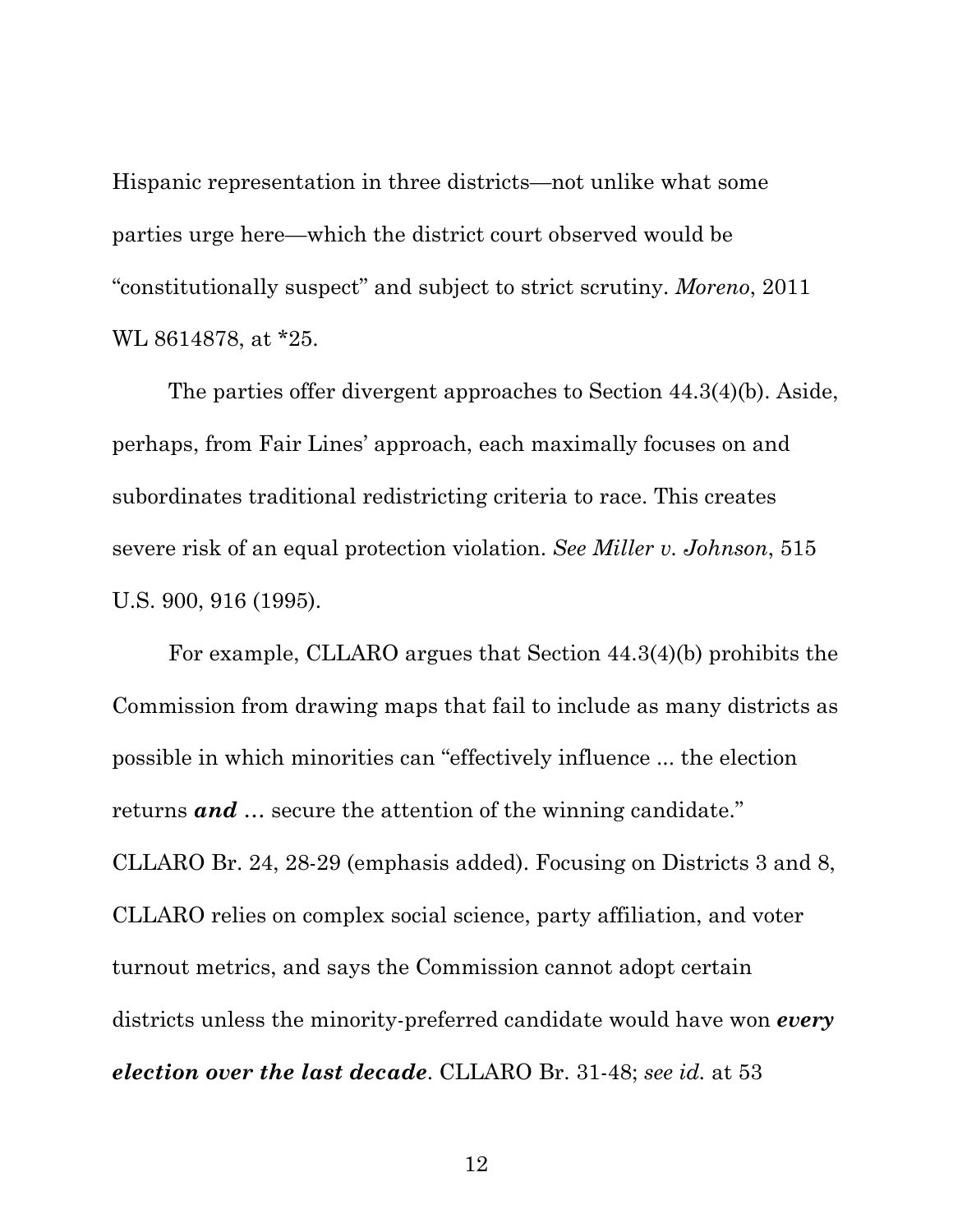("Using CLLARO's map, the Latino-preferred candidate was never defeated, an improvement over the Commission's proposed district (in which the candidate was defeated twice)."). This race-forward approach pulls small sections of Jefferson County and Boulder into District 8 and arbitrarily splits the Western Slope in District 3 in order to meet racial targets. Drawing maps in this way subordinates many other districting criteria to race.

LULAC, in turn, says Section 44.3(4)(b) requires crossover districts whenever possible, although Section 44.3(4)(b) does not mention the term "crossover district." LULAC Br. 18-19 & n.5. LULAC then argues Section 44.3(4)(b) requires analysis of the racial composition of each district, voting history of minority voters and white voters, and various election results of the last decade*,* to determine whether districts could be drawn where minority-favored candidates would win *more elections*, while attacking Districts 3 and 8. LULAC Br. 20-35; *see id.* at 26 (faulting District 8 because there is a "significant risk" the "Latino-preferred candidates" would not win every election). LULAC pays lip service to "traditional redistricting criteria," but its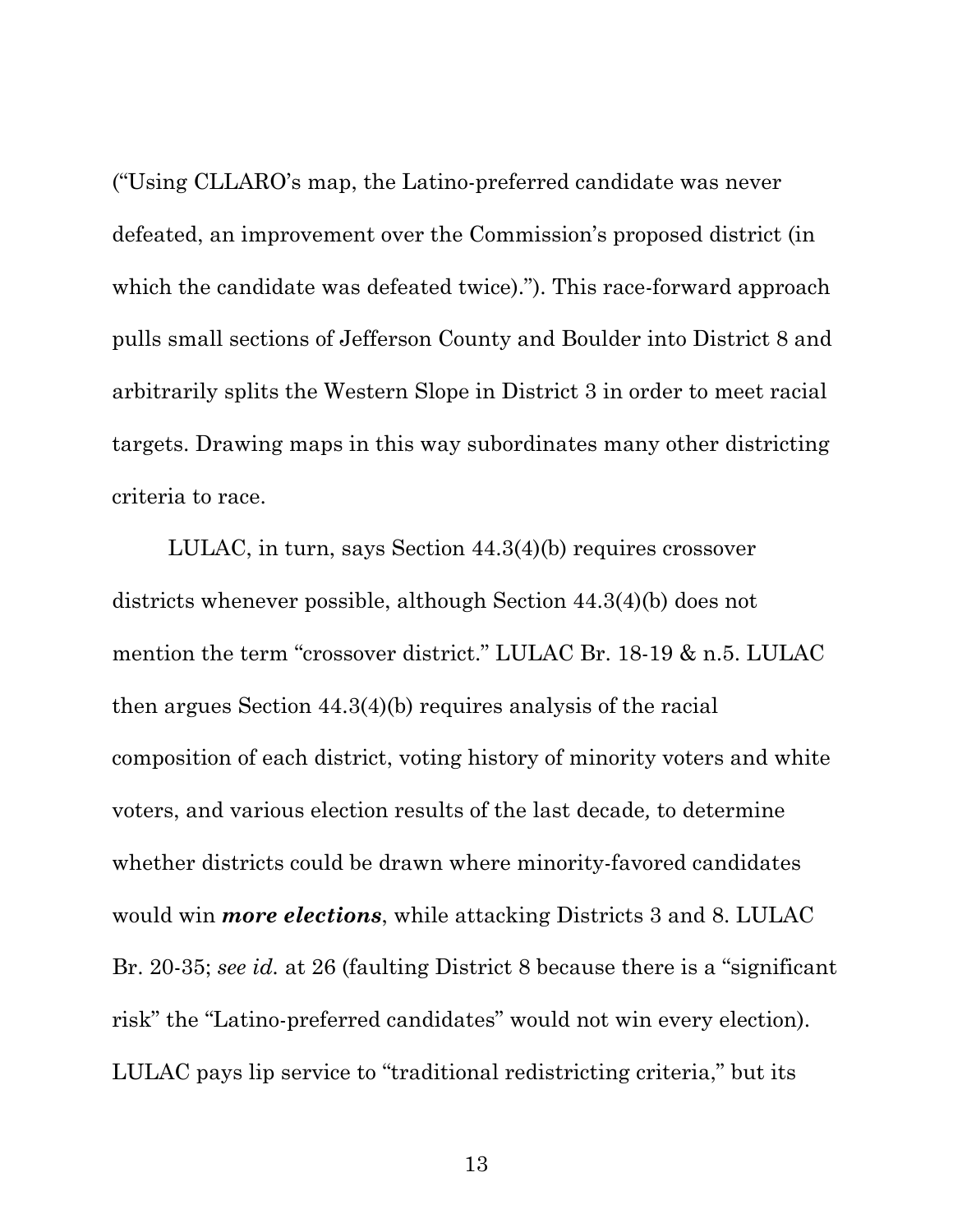map takes a sliver out Colorado Springs and El Paso County, based solely on considerations of race. LULAC Br. 36-40.

Common Cause takes a different approach, arguing Section 44.3(4)(b) requires "influence districts," Common Cause Br. 11-13, a concept that falls outside the U.S. Supreme Court's understanding of dilution of minority voters' influence, *see LULAC*, 548 U.S. at 442-46 (2006) (Kennedy, J.). Common Cause focuses on District 1, arguing the Commission should have reconfigured the district using a race-focused examination of a single primary for statewide office in 2018. Common Cause Br. 19-25. Common Cause proposes breaking up Denver, a political subdivision that has long been recognized as a community of interest, to create what Common Cause claims is a Hispanic influence district that pulls in a few suburbs and doglegs around central Denver for race-based reasons.3 Common Cause Br. 24- 25, 27-28.

 <sup>3</sup> Common Cause's District 1 also includes neighborhoods with other minorities, including Hmong, Native Americans, and African Americans, assuming without evidence or analysis that those groups would vote in unison with the Hispanic plurality. Common Cause Br. 28.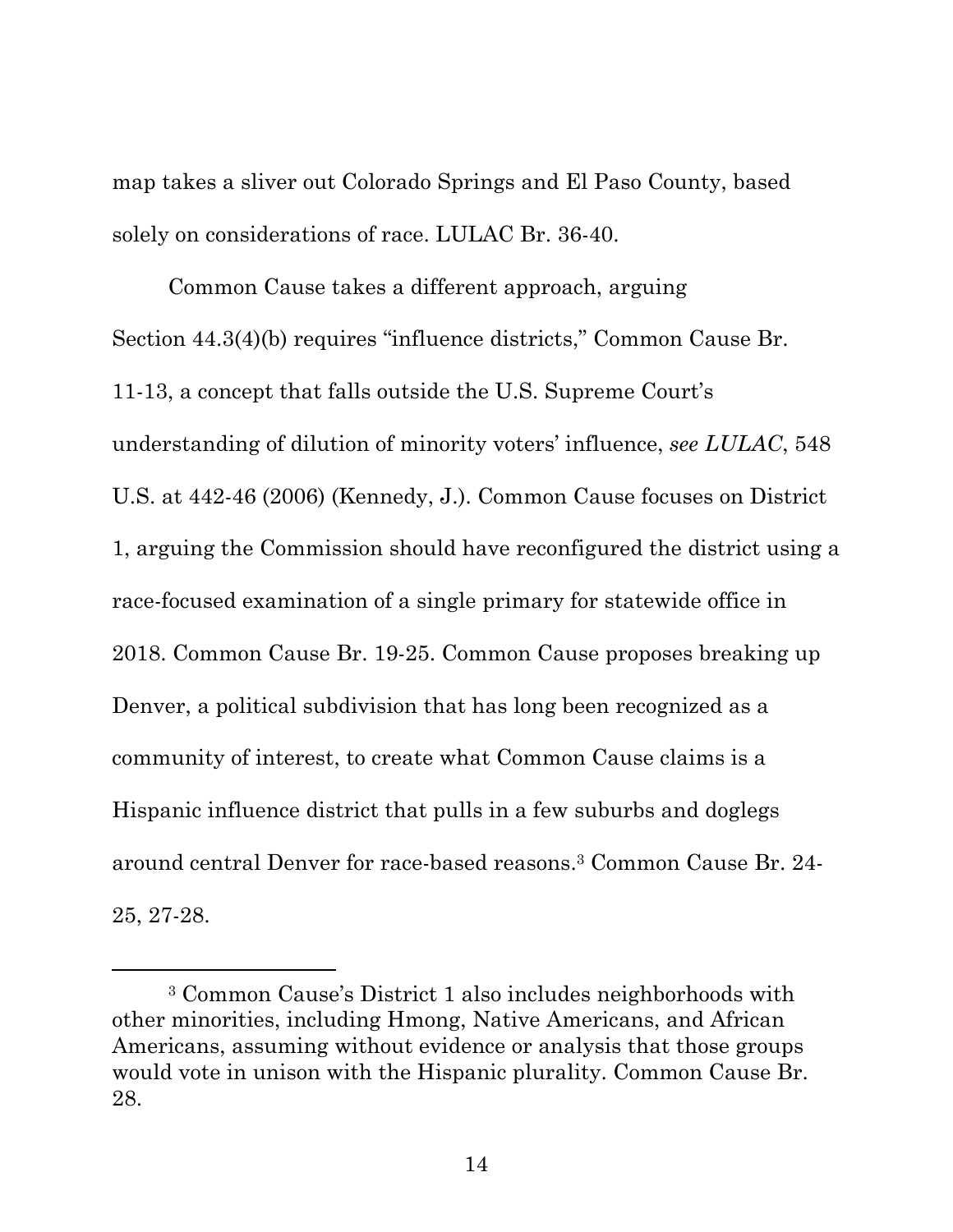All On The Line struggles to articulate a coherent approach to Section 44.3(4)(b), citing a variety of divergent cases. All On The Line Br. 22-24 & nn.37-39. Having articulated no meaningful test for Section 44.3(4)(b), All On The Line trains its fire on District 8, not condemning District 1 (as did Common Cause), or District 3 (as do CLLARO and LULAC). *Id.* at 26-29. Like other parties, All On The Line disregards traditional redistricting criteria, severing Longmont from Boulder County and splitting that important political subdivision. All On The Line Br. 41-43.

Fair Lines, for its part, adopts a more restrained position, urging an approach like the one this Court adopted in its pre-*LULAC*, pre-*Bartlett*, and pre-*Cooper* decision in *Beauprez*. Fair Lines Br. 43-45; *see also* Opening Br. 50-54. Somewhat confusingly, Fair Lines admits that "[o]f course, there must be, and is, a non-racial, policy-based reason for setting these district lines." Fair Lines Br.at 45. If this means the Commission can draw districts with a significant minority population where non-racial factors lead to that result, the Commission agrees. That approach does not raise equal protection concerns. However, if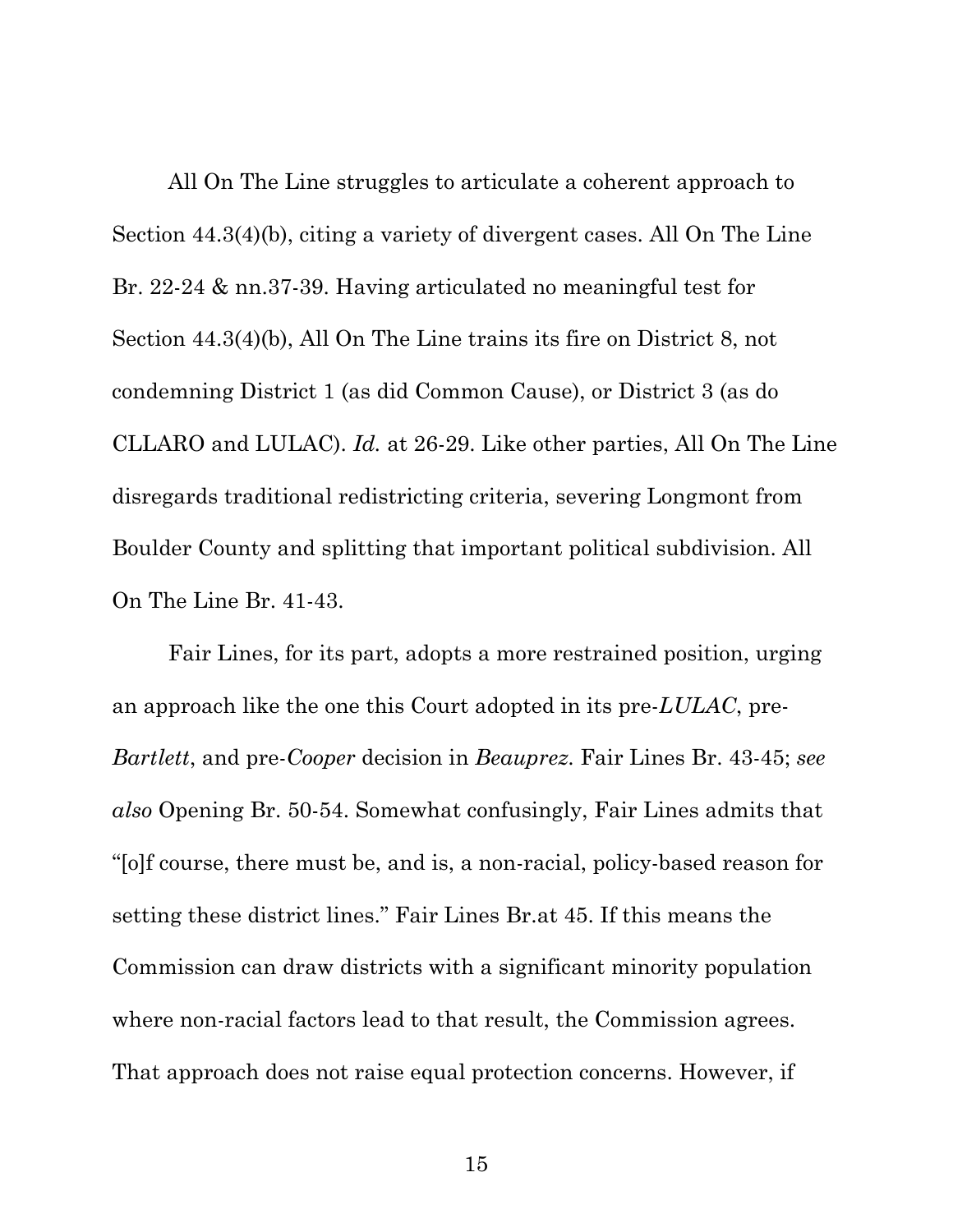Fair Lines is suggesting that race-focused "influence districts" must be drawn to *override* traditional redistricting criteria, that would trigger strict scrutiny. *Miller*, 515 U.S. at 916, 919-20. Notably, Fair Lines does not argue that any of the Commission's districts violate Section 44.3(4)(b), and even endorses as "influence districts" District 8 (which All On The Line, CLLARO, and LULAC attack), District 3 (which CLLARO and LULAC attack), and District 1 (which Common Cause attacks as *not* an influence district). *See* Fair Lines Br. 48-51.

Each of these approaches—except, *maybe*, Fair Lines'—is highly likely to trigger strict scrutiny under Supreme Court equal protection jurisprudence: they subordinate race-neutral criteria to racial considerations. *Miller*, 515 U.S. at 916, 919-20. These interested parties ignore the equal protection problems raised by their approach by merely gesturing to the Supreme Court's *Bartlett* decision. LULAC Br. 14; Common Cause Br. 12; All On The Line Br. 20-21; CLLARO Br. 26; Fair Lines Br.at 37. But *Bartlett* did not adjudicate an equal protection challenge to anything like the interested parties' across-the-board, racefocused redistricting mandate, because it "[did] not consider" a situation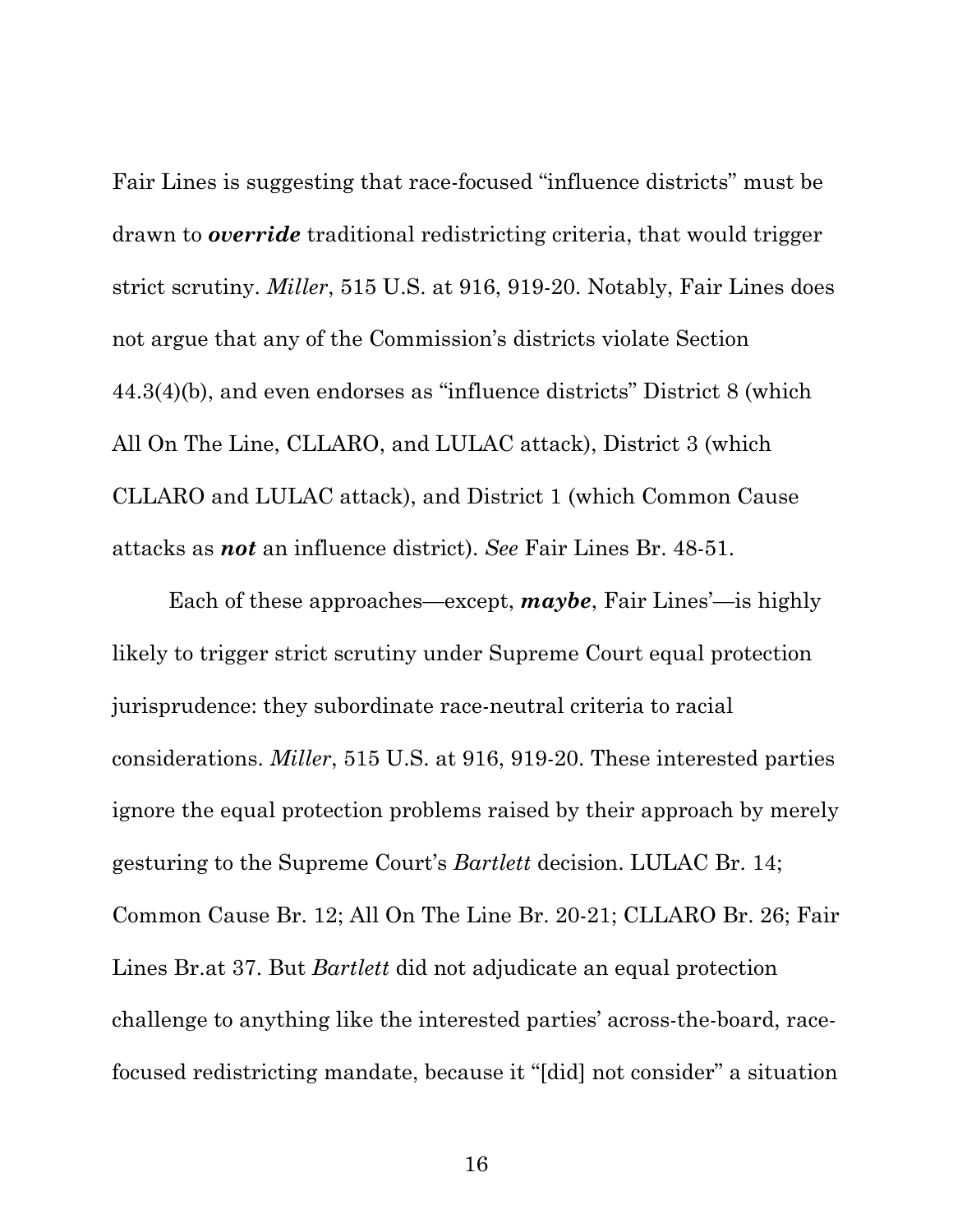where a state drew a "crossover district," "based on proper factors." 556 U.S. at 23 (Kennedy, J.). Yet the interested parties ignore that the Supreme Court *did* adjudicate an across-the-board, race-focused redistricting regime in *Cooper*. There, *every* Justice concluded the racefocused scheme, which mandated majority-minority districts without considering other VRA thresholds, failed strict scrutiny. 137 S. Ct. at 1468-72. Notably here, no party claims its approach to Section 44.3(4)(b) would survive strict scrutiny.

The Commission respectfully submits it would be difficult for any court, including a federal court, to conclude that district lines drawn under the race-focused approaches some parties propose would satisfy strict scrutiny. *See Miller*, 515 U.S. at 903; *see also Dillard v. Baldwin County Comm'rs*, 376 F.3d 1260, 1269 (11th Cir. 2004) ("If 10% of the voters can 'swing' an election, perhaps so can 1% or 0.1%. A single voter is the logical limit." (citation omitted)). Even these parties cannot come close to agreeing as to how Section 44.3(4)(b) should operate, or even which of the Commission's districts (if any) violate their approaches. This calls into serious question whether their approaches are narrowly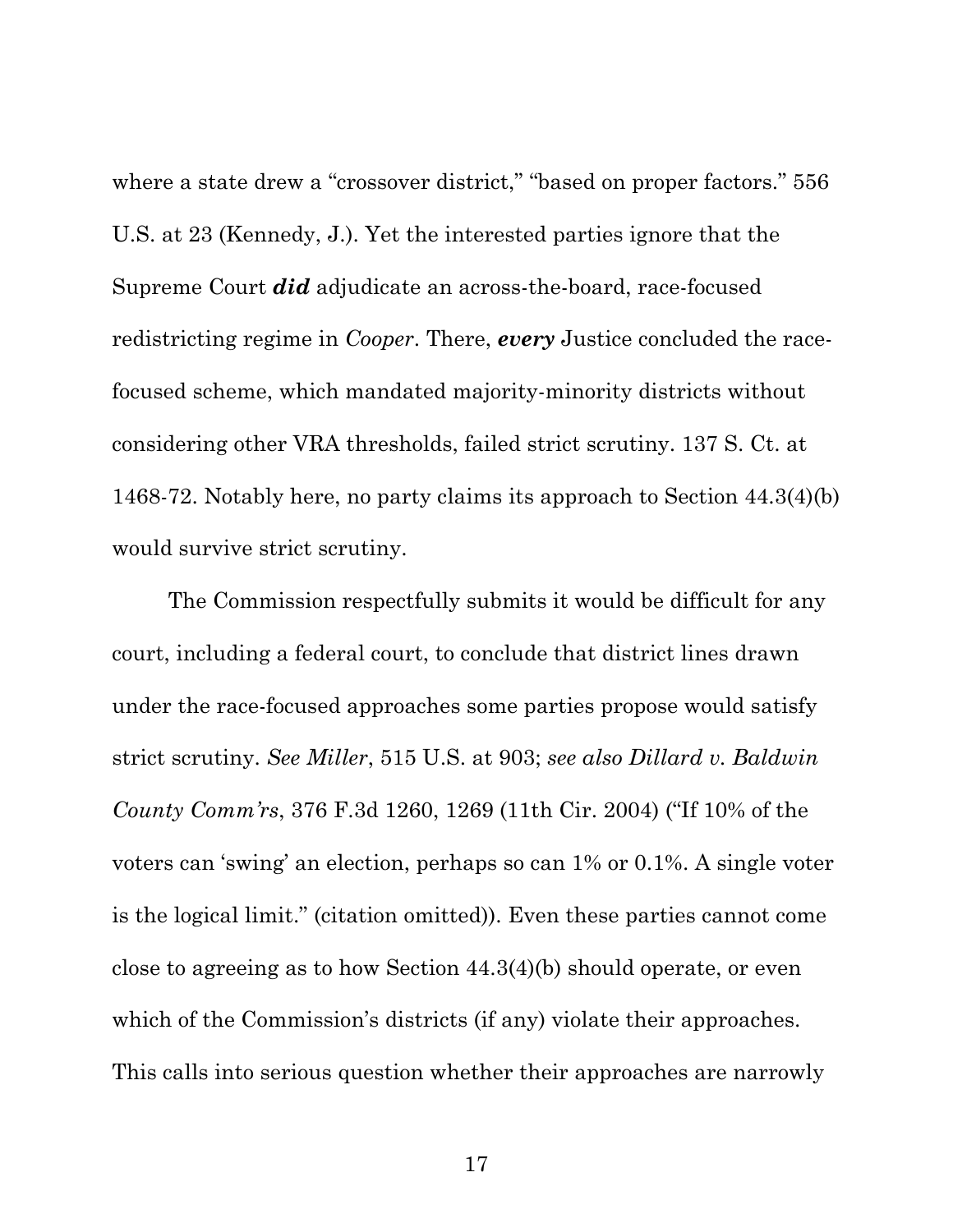tailored. *See Miller*, 515 U.S. at 903. Put another way, even if the Supreme Court held that a state could draw a less-than-minoritymajority district based predominantly on race because of the circumstances or history of that specific district—an issue that, again, *Bartlett* specifically left open, 556 U.S. at 23—it is unlikely to uphold districts drawn with the across-the-board, race-focused approach some parties propose.

The parties cannot point to *any* state that conducts redistricting in the manner they urge, meaning that adopting their position would make Amendment Y a test case, despite a Supreme Court that has become more searching in this area. *E.g.*, *Cooper*, 137 S. Ct. at 1468-72. While LULAC cites in a footnote some state laws that use the word "influence," LULAC Br. 16 n.4, it cites no source suggesting those States use LULAC's approach to drawing districts. The cases LULAC cites in that footnote are inapposite. *Daunt v. Benson*, 999 F.3d 299 (6th Cir. 2021) (upholding Michigan's eligibility criteria for serving as a commissioner); *Adkins v. Va. Redistricting Comm'n*, Case No. 210770 (Va. Sept. 22, 2021) (dismissing a mandamus petition); *Radogno v. Ill.*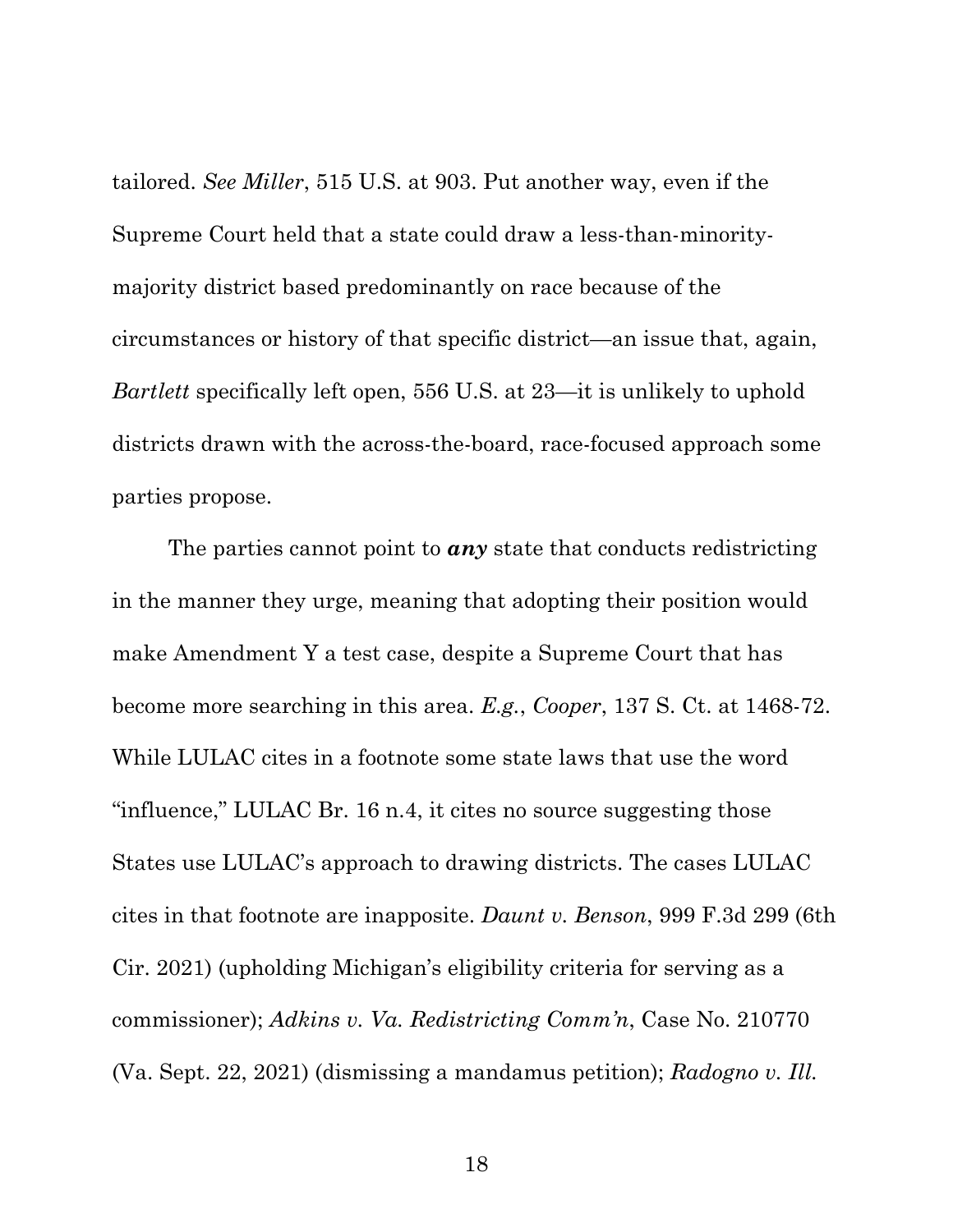*State Bd. of Elections*, No. 1:11-cv-04884, 2011 WL 5025251, at \*8 (N.D. Ill. Oct. 21, 2011) (holding a state statute was not facially unconstitutional because it prohibited "elevat[ing] race to be the predominant factor in the way a district is drawn" ); *Sanchez v. City of Modesto*, 145 Cal. App. 4th 660, 669-70, 688 (2006) (rejecting facial challenge to California Voting Rights Act, while explaining, "In reviewing a district-based remedy, it would be necessary to determine whether race was the predominant factor used in drawing the district lines. If it was, the plan would be subject to strict scrutiny.").

### **C. The Commission's Final Plan complies with Section 44.3(4)(b) under either the Commission's reading or** *Beauprez***.**

As the Commission has explained, Opening Br. 22, it drew districts in a manner that undisputedly complies with equal protection, by considering "actual shared interests," such as "political, social, and economic" ties, rather than "racial considerations." *Miller*, 515 U.S. at 916, 919-20. Having said that, the map the Commission adopted proved consistent with this Court's 2002 decision on minority vote dilution, *Beauprez*, 42 P.3d at 650-51, because in the final plan: (1) the Hispanic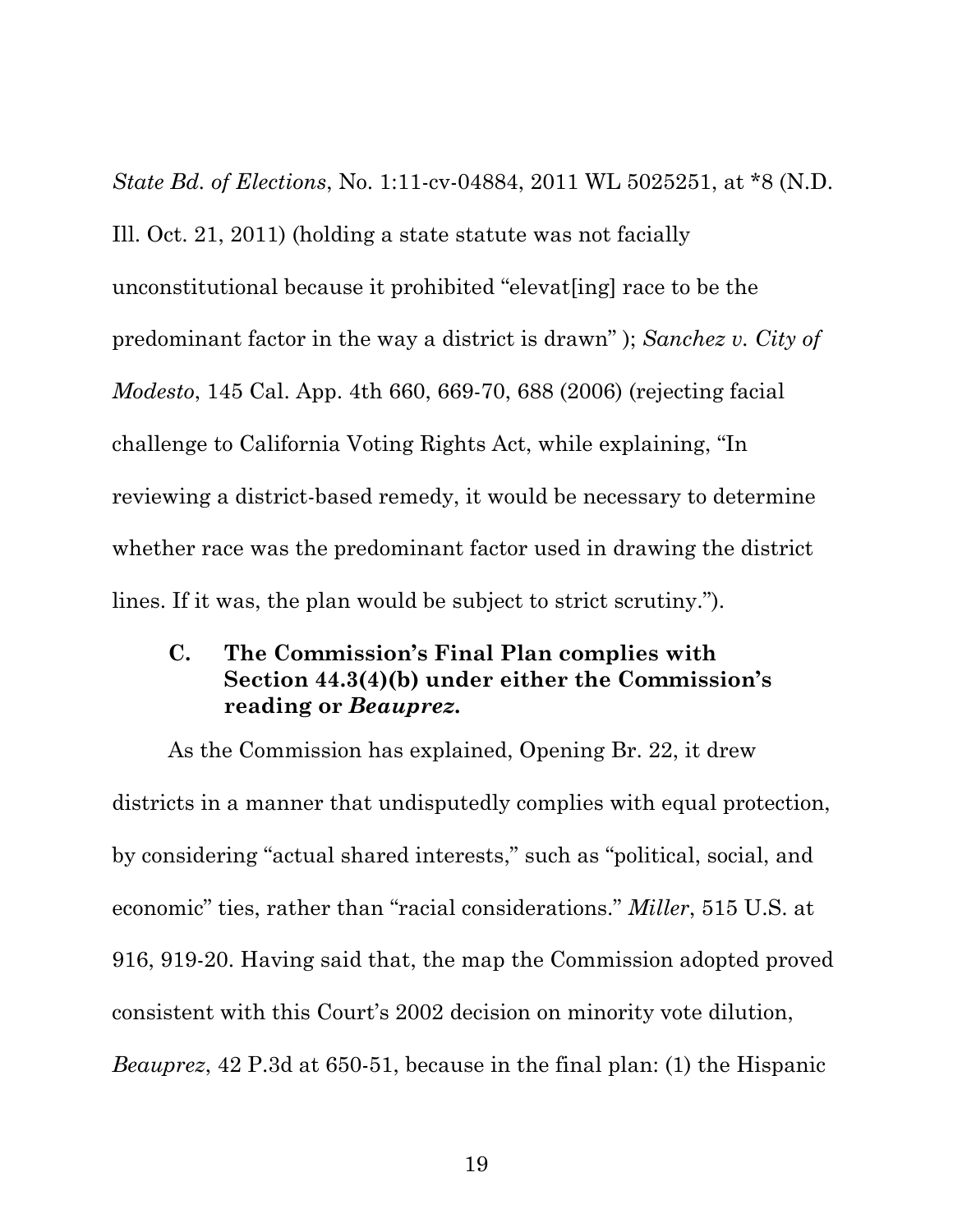population increases in Districts 1, 2, 3, and 5, and stays the same in District 6; and (2) while the Hispanic population declines in Districts 4 and 5, that is because Colorado added an eighth congressional seat, and the new District 8 has a 38.5% Hispanic population, significantly higher than any Hispanic population under the prior map. Opening Br. 22, 50- 54.4

Fair Lines agrees with the Commission that the final plan complies with the concept of minority vote dilution as articulated by this Court in *Beauprez*. Fair Lines praises the Final Plan on this front, noting the plan includes multiple "influence districts." *See* Fair Lines Br. 48-49. Fair Lines cites District 8 in particular, which it calls "the state's most significant influence district and the most competitive

 <sup>4</sup> CLLARO claims Section 44.3(4)(b) requires de novo review, ignoring that the abuse-of-discretion standard applies to all "criteria listed in section 44.3." Colo. Const. Art V, § 44.5(2). CLLARO bases its argument on a misreading of *Beauprez*. *Beauprez* held that the Court must "ensure" federal requirements, including equal protection and the VRA, are satisfied. 42 P.3d at 651. If so, the Court then reviews state law standards, including those in the Colorado Constitution, for abuse of discretion. *Id*. Section 44.3(4)(b) is a state constitutional requirement subject to abuse-of-discretion review. Of course, the legal question of how to interpret Section 44.3(4)(b), discussed above in Part III.A and III.B, is reviewed de novo.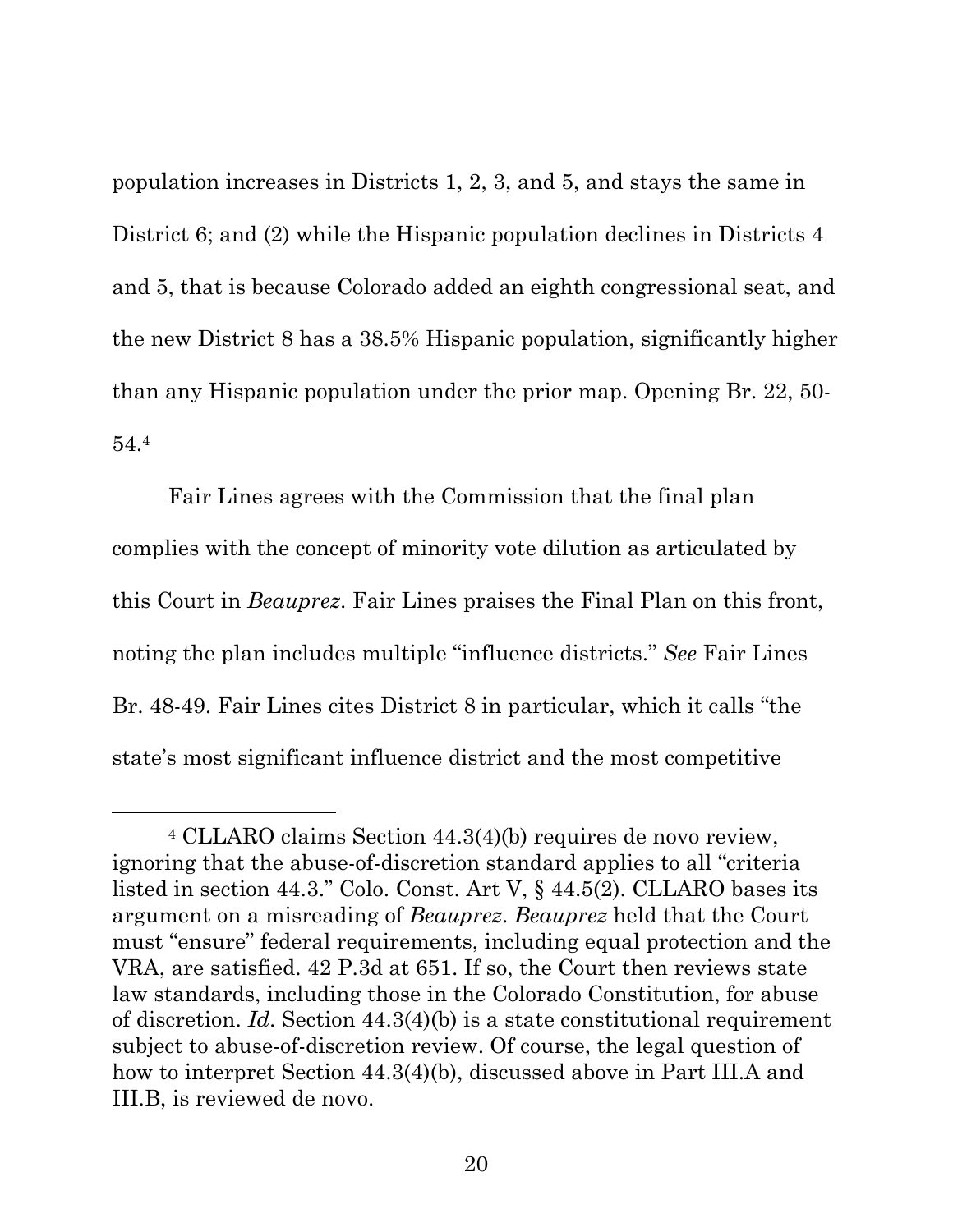district in the state," creating a "dual advantage of Hispanic political empowerment and a competitive election that translates into electoral influence." *Id.* at 50. The Multi-Ethic Coalition and Hispanic Churches also support the Final Plan, noting that District 8 contains the highest percentage of Hispanic voters in a district in Colorado history, while respecting the political diversity of Colorado Hispanics: "Hispanic voters are the swing block in the swing district, making their votes essential." Multi-Ethnic Coalition Br. 10. Indeed, that the Commission's final map satisfies these interested parties' concerns with regard to Section 44.3(4)(b) shows the wisdom of the Commission's decision, consistent with U.S. Supreme Court precedent, to focus on "actual shared interests," such as "political, social, and economic" ties, rather than race-qua-race. *Miller*, 515 U.S. at 916, 919-20.

Because it is undisputed the Final Plan complies with *both* the Commission's understanding of Section 44.3(4)(b) *and* the approach to diluting minority voter influence this Court articulated in *Beauprez*, this Court could hold the Commission's plan satisfies either approach, without deciding which is required.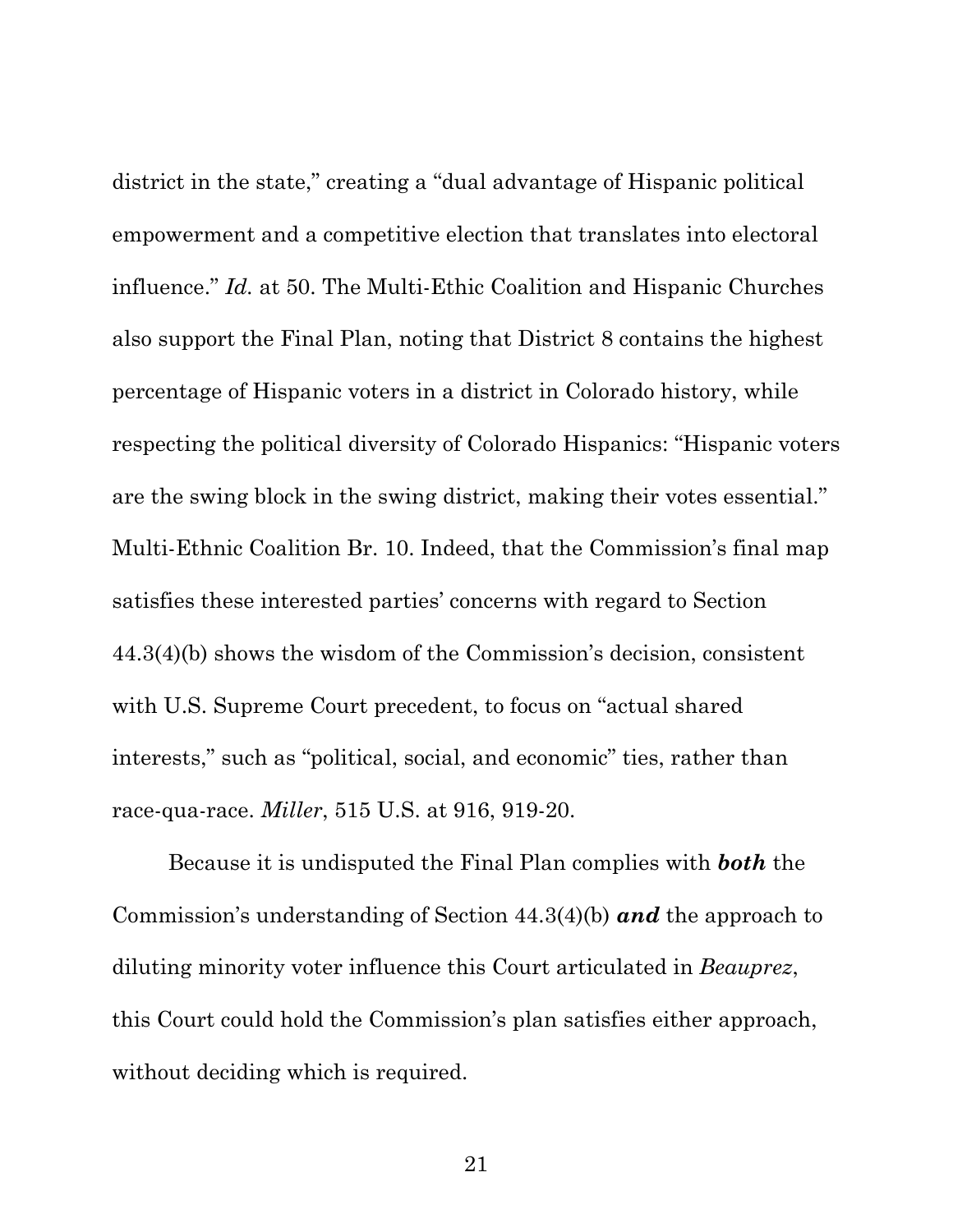### **IV. The various conflicting objections to the Final Plan do not demonstrate the Commission abused its discretion.**

Various parties object to particular aspects of the Final Plan. Those objections often conflict, illustrating that "no matter how the lines are drawn," a redistricting plan will "necessarily ... disappoint [] [some] citizens and interest groups." *Hall*, 2012 CO 14, ¶ 16. The conflicting objections also underscore the importance of Amendment Y's abuse-of-discretion standard. There are many possible answers to policy issues raised by redistricting. The question is not whether the Commission "adopted the perfect map," and it is not for this Court or other parties to decide whether the Final Plan is "the best of the proposed submissions." *Id.* ¶ 56. It was for the twelve ordinary voters of this year's Commission—a diverse group of Coloradans from across the state and the political spectrum—to make those decisions in light of the full record.

#### **A. The Denver Clerk and Recorder's objection.**

The Denver County Clerk and Recorder ("Denver Clerk") notes that the boundary of District 1 creates a local voting precinct with only 19 voters. He asserts this small precinct potentially violates ballot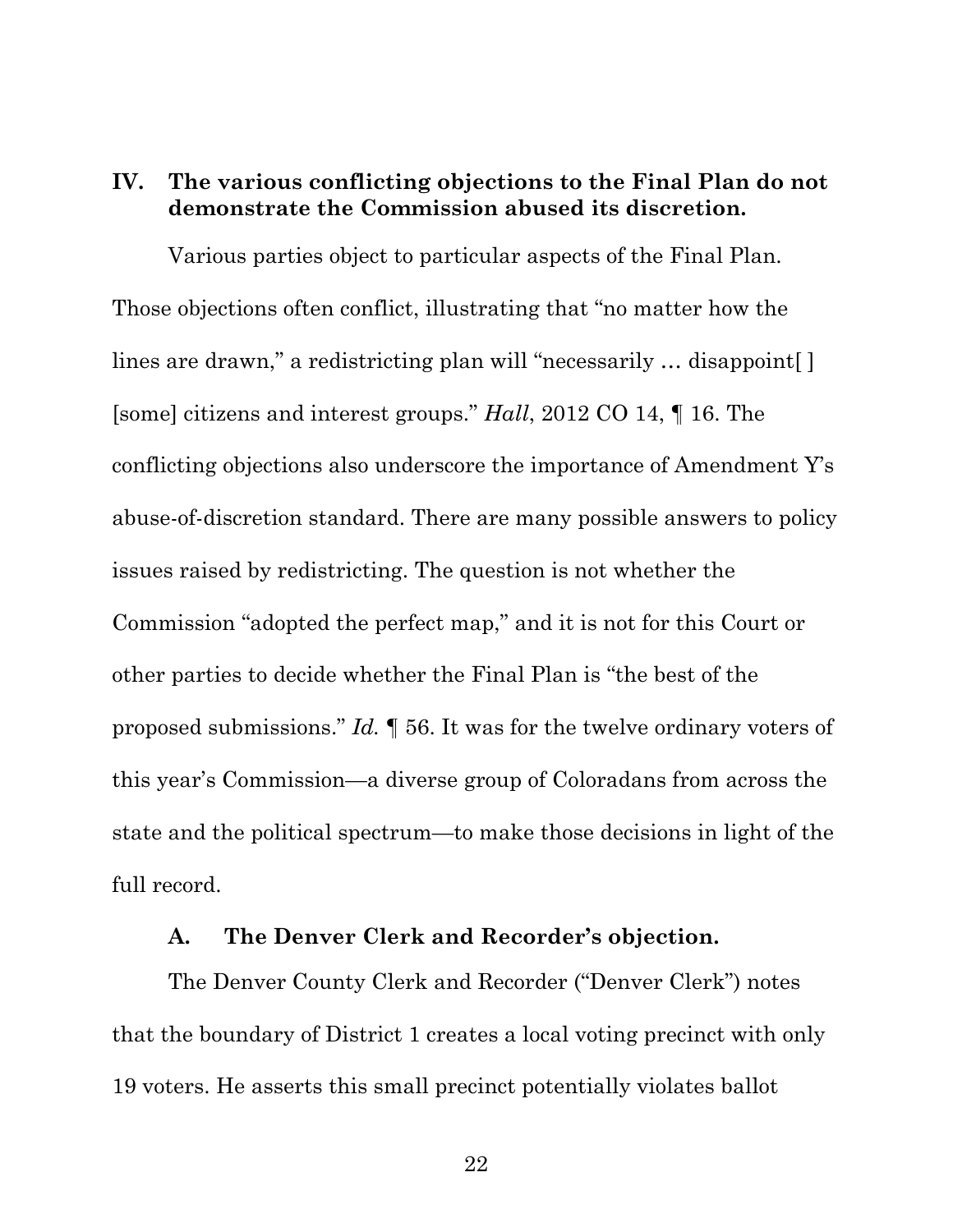secrecy and the one person, one vote requirement. His brief, however, cites no authority for these propositions, Denver Clerk Br. 4-8, and the Commission has found none.5

This issue has arisen in the past in Colorado, particularly in Jefferson and Adams Counties, and local election officials have found solutions. For example, county clerks have historically addressed the ballot-secrecy concern by reporting the election results from a smallpopulation precinct together with the election results of a larger one. Alternatively, precinct boundaries can be redrawn after a redistricting year and before the following year's election. *See* C.R.S. § 1-5-101. Counsel to the Commission consulted staff of the Colorado Secretary of State's office, who explained they will address questions like these from local officials if they arise after this Court approves final congressional and legislative redistricting plans.

 <sup>5</sup> The Denver Clerk also argues the Commission must keep existing local voting precincts together when drawing districts. The Commission is not aware of, and the Denver Clerk does not cite, any such existing legal requirement.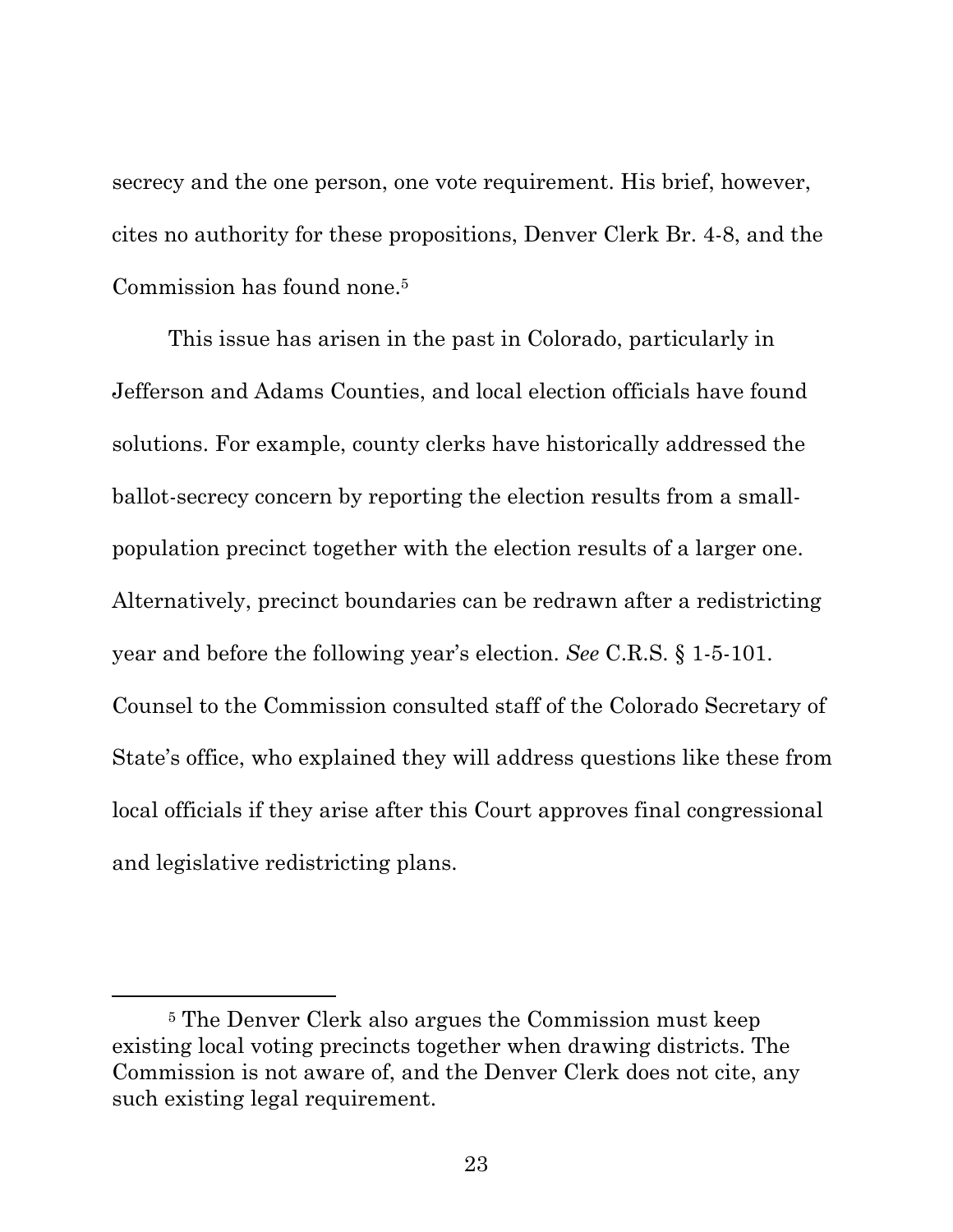## **B. Objections about political subdivisions and communities of interest.**

Some parties object to the Commission's consideration of communities of interest and political subdivisions. Amendment Y grants the Commission discretion to identify communities of interest and determine which to prioritize or combine in a single district. It likewise grants the Commission discretion regarding whether and where to split political subdivisions. Tradeoffs are inevitable. "If the Commission satisfies the desires of one county, city or community of interest to remain whole and undivided, it often must necessarily split another county, city, or community of interest." *In re Reapportionment of Colo. Gen. Assembly*, 45 P.3d 1237, 1265 (Colo. 2002). Unless this Court defers to the Commission in making such decisions, redistricting would once again become a product of judicial decision-making, contrary to the purpose of Amendment Y. Because record support exists for each policy choice challenged by the various parties, the Court should approve the Final Plan. Opening Br. 13 (citing cases explaining that discretionary decisions must be upheld unless no supporting evidence exists in the record).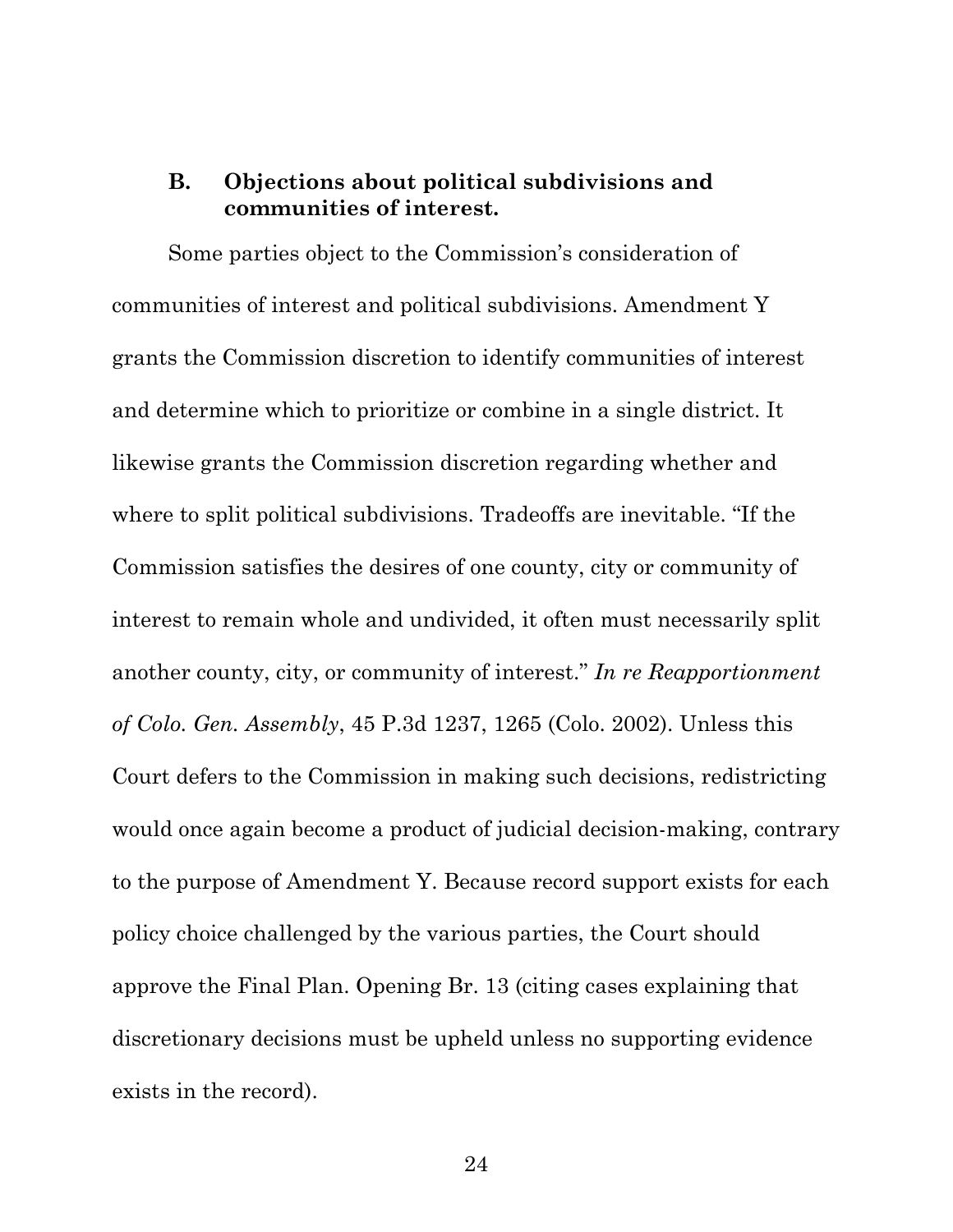*Eagle County Split.* Eagle County objects that its southwest corner is placed in District 3, while the remainder is in District 2. *See generally* Eagle Cnty. Br. 8-16. This split was necessary to keep the Roaring Fork Valley whole as a community of interest and to equalize populations in Districts 2 and 3. Opening Br., Addendum 2 at 2; Eagle Cnty. Br. at 14 (citing e-mail from Non-Partisan Staff explaining the need to equalize population in Eagle County).

Eagle County agrees the Roaring Fork Valley is a community of interest that includes portions of Eagle County (El Jebel and Basalt) and portions of Pitkin and Garfield Counties in District 3. Eagle Cnty. Br. 8-10, 13. It nonetheless disputes the Commission's need to include other parts of Eagle County in District 3 to equalize population, despite record evidence supporting that need. *Id.* at 14-15. Eagle County fails to acknowledge that Amendment Y's equal population requirement (which is also a federal constitutional requirement) is mandatory, while defining communities of interest and keeping political subdivisions together is discretionary. *Compare* Colo. Const. Art. V, § 44.3(1)(a) *with id.* § 44.3(2)(a). Additionally, in congressional redistricting, unlike in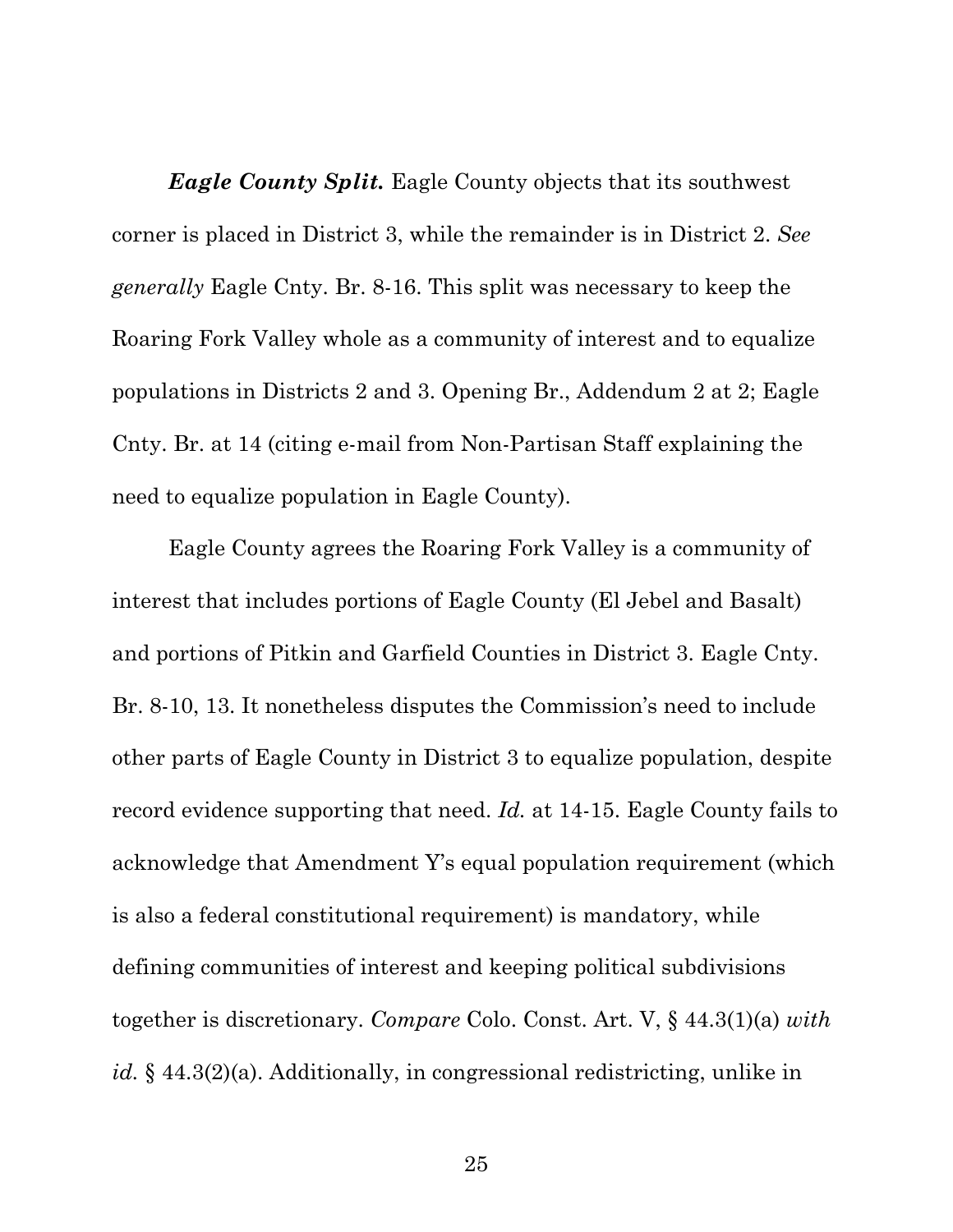state legislative redistricting, population must be equalized precisely. *Karcher v. Daggett*, 462 U.S. 725, 730 (1983). Eagle County disregards this distinction, citing one of this Court's state legislative redistricting decisions. Eagle Cnty. Br. 15. Eagle County also declines to offer an alternative map, arguing only that "perhaps" another plan that Eagle County prefers "would be acceptable."6

*Jefferson County Split.* Mr. Natividad challenges the split of Jefferson County. Natividad Br. 6-15. But he has not explained "why Jefferson County should be unified at the expense of many other political subdivisions and communities of interest." *Hall*, 2012 CO 14, ¶ 23. The record supports the Commission's decision to divide Jefferson County, which was done for the following reasons: (1) an unoccupied portion is placed in District 1 to maintain contiguity; (2) the community of Coal Creek, which spans Jefferson, Boulder, and Gilpin Counties, is placed in District 2 to preserve that community of interest; (3) mature suburbs in south Denver are included in District 6 with Arapahoe

 <sup>6</sup> Eagle County also objects to splitting some neighborhoods. Eagle County Br. 10-13. These are unincorporated areas, not "political subdivisions" contemplated by Amendment Y.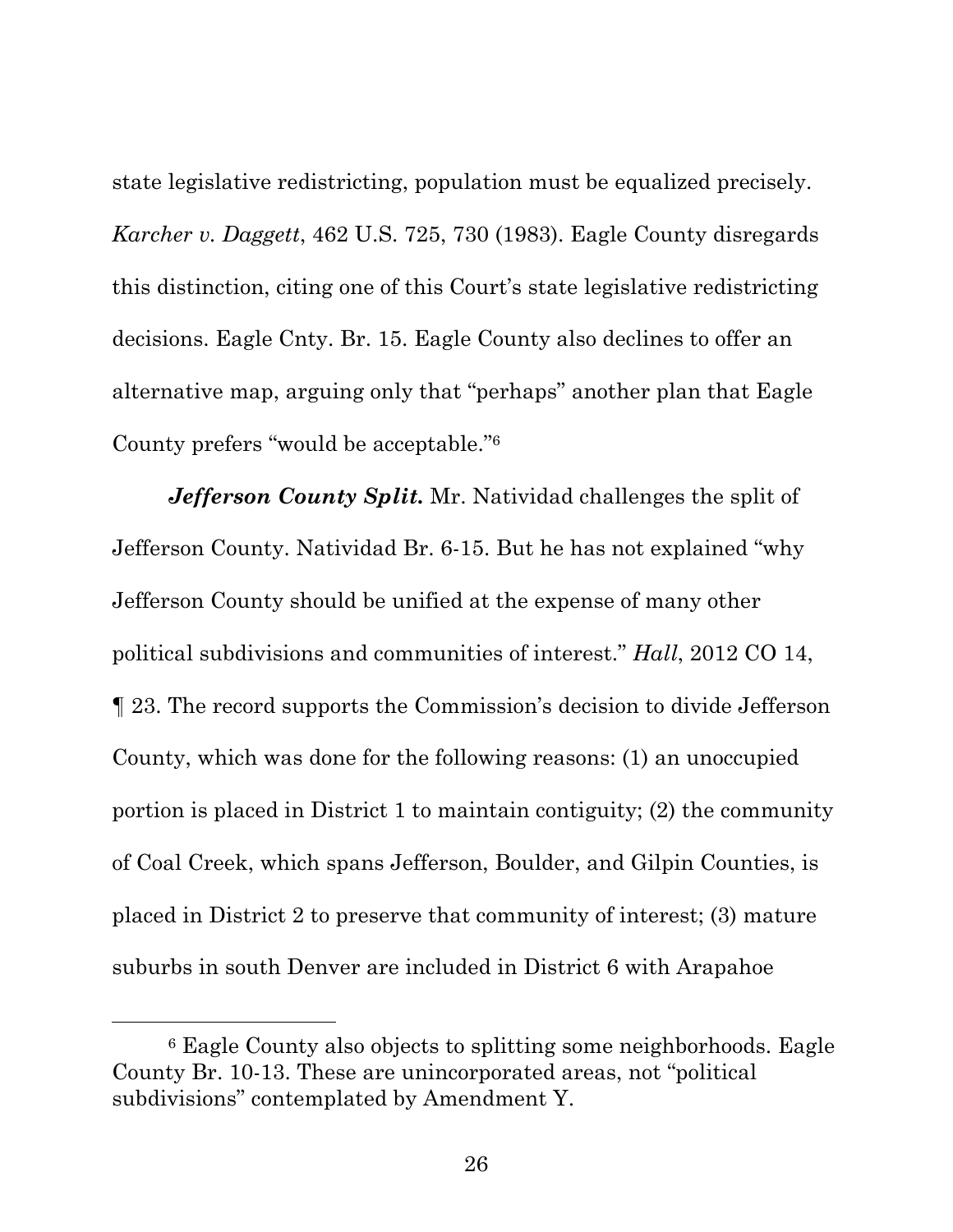County suburbs, which are shared communities of interest; and (4) the rest of Jefferson County, including mountainous areas and still-growing mature suburbs to the west of Denver, are placed in District 7 to keep various communities of interest intact. Opening Br., Addendum 1 at 17- 21; *id.*, Addendum 2 at 2.

Amendment Y directed the Commission to avoid county splits "as much as is *reasonably* possible," but did not—and could not—require the Commission to keep every county whole. Colo. Const. Art. V, § 44.3(2)(a) (emphasis added). If the Commission chose not to split Jefferson County, it would have had to split others. Given the balance of redistricting factors, and in light of the entire record, the Commission did not abuse its discretion by dividing Jefferson County.

*Including Longmont in District 2.* All On The Line argues the City of Longmont should have been in District 8 instead of District 2. All On The Line Br. 34-43. But its reasons are admittedly race-based and therefore raise serious constitutional problems discussed above. *Id.*  at 25-29 (favoring a plan with a different version of District 8 for racebased reasons); *id*. at 41-43. The Commission's decision to place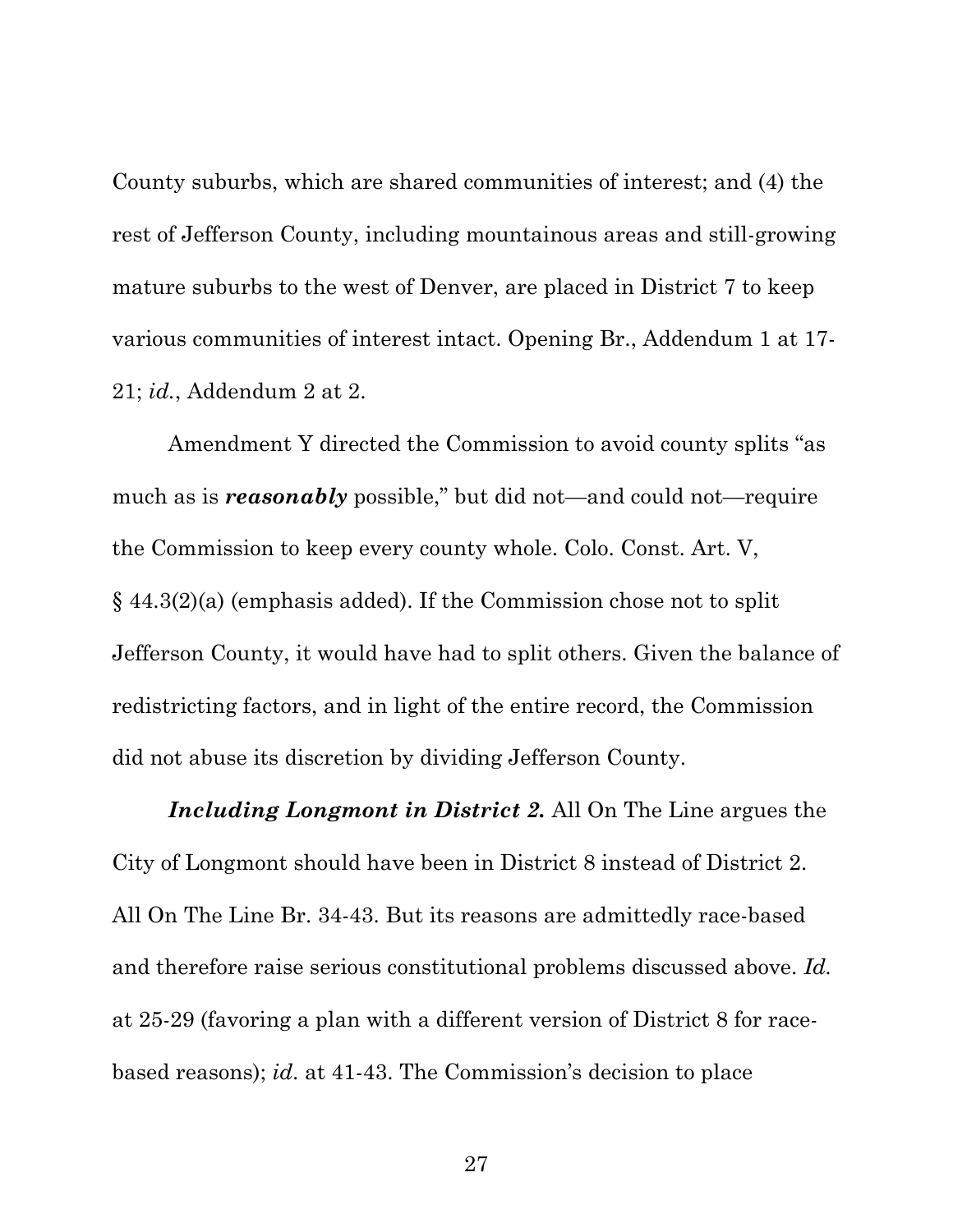Longmont in District 2 was within its discretion. Nearly 99% of Longmont is in Boulder County. Final Plan, Ex. G. The Commission placed Boulder County in District 2 and strove to keep it as whole as possible.7 This was a discretionary decision supported by the record and was therefore a permissible policy choice.

*Inclusion of Fremont and Custer Counties in District 7.* Fair Lines objects to the inclusion of Fremont and Custer Counties in District 7, arguing there was "no thoughtful reason" for doing so. The record, however, demonstrates shared interests between those two mountainous counties and other mountainous counties and regions of District 7. Opening Br., Addendum 1 at 18. Additionally, this objection inverts Amendment Y's community-of-interest criterion. The Commission is required to avoid *splitting* communities of interest unless reasonably necessary, but it is not prohibited from combining different communities in a single district. Colo. Const. Art. V, § 44.3(2)(a). Compliance with that kind of prohibition would be impossible in a state as large and "diverse" as Colorado, *Hall*, 2012 CO

 <sup>7</sup> The exception is an unincorporated parcel containing 17 people, placed in District 7 to equalize population. Opening Br., Addendum 2.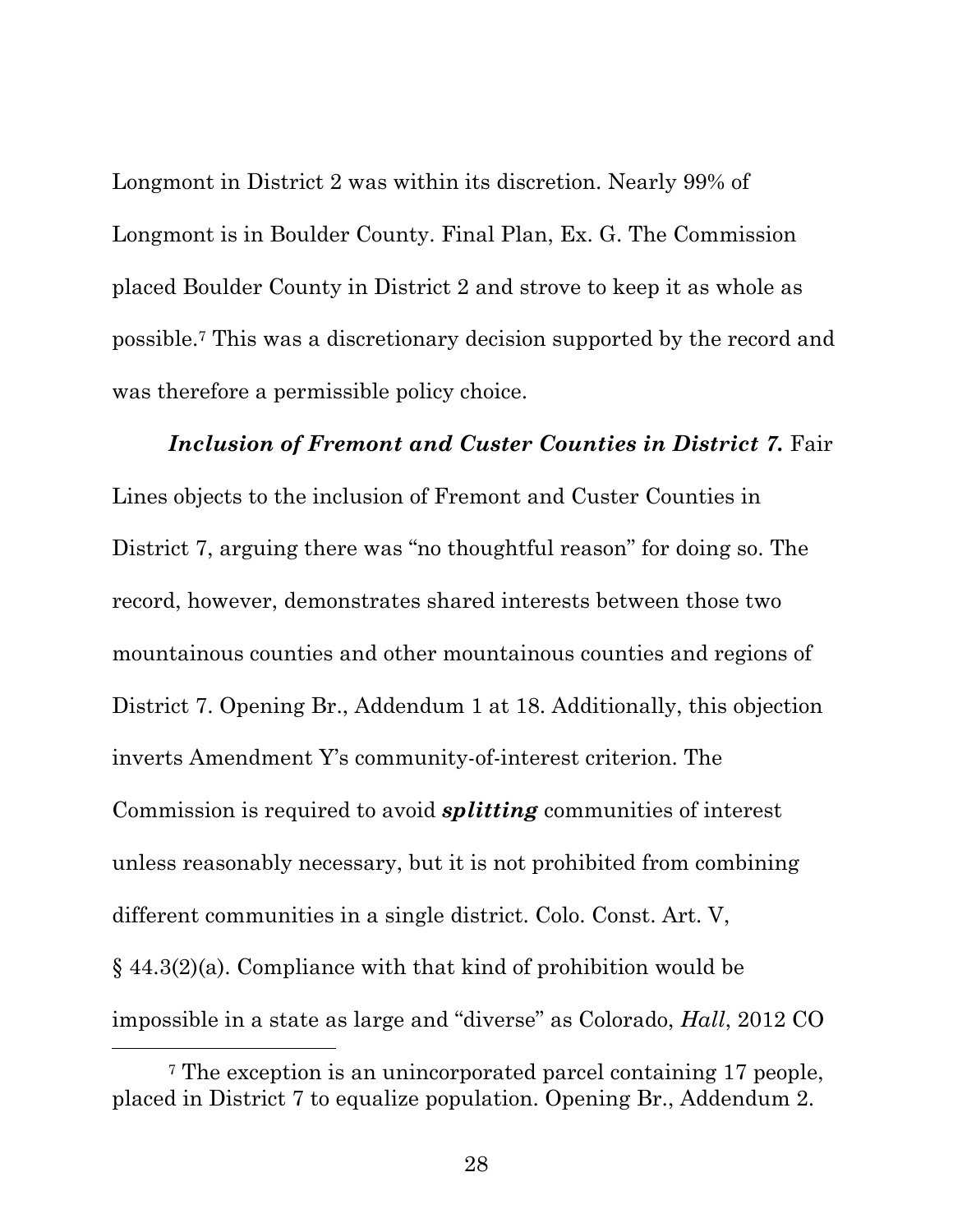14, ¶ 55, when each district must encompass a population of over 720,000. Fair Lines cites no authority from any other source imposing such an obligation. Fair Line Br. 31-32. Indeed, Fair Lines admits "[t]here need not be a single community of interest that runs throughout an entire district." *Id*.

Even if, contrary to the record, Fair Lines was correct that the reason for including Fremont and Custer Counties in District 7 was to equalize population, Fair Lines Br. 36, that would be a valid exercise of Commission discretion. As explained, equalizing population between districts is mandatory, while balancing communities of interest and political subdivisions is discretionary. Thus, in light of the full record, it was within the Commission's discretion to include Fremont and Custer Counties in District 7.

#### **C. Objections about use of total population instead of citizen voting-age population.**

CLLARO argues the Commission was required to use citizen voting-age population ("CVAP") to analyze compliance with Section 44.3(4)(b). CLLARO Br. 29-31. As explained above in Part III, however, CLLARO's interpretation of Section 44.3(4)(b) represents a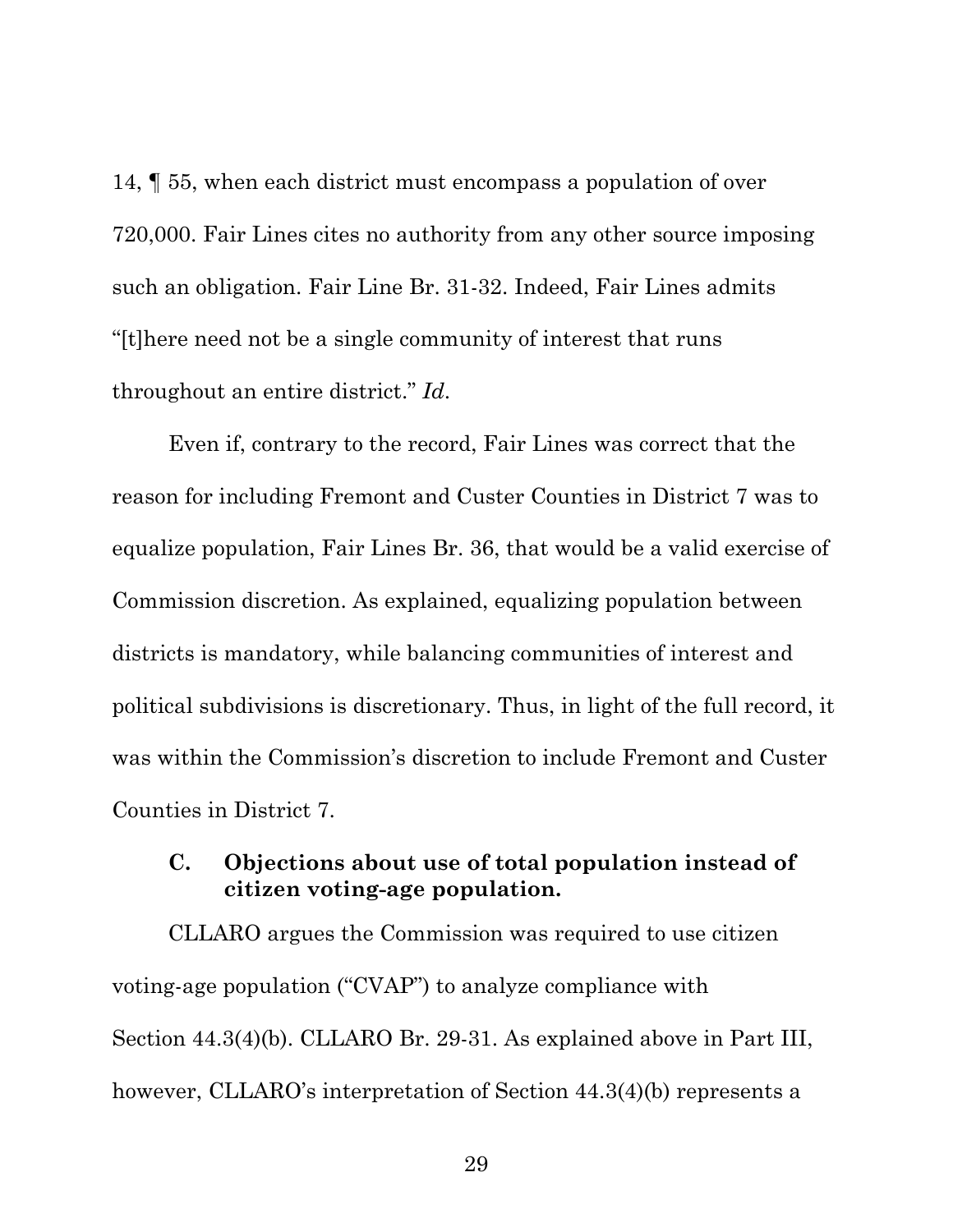maximalist approach to consideration of race in redistricting, and the Commission correctly concluded the provision cannot be interpreted in that manner and must be read as consistent with the Supreme Court's jurisprudence under Section 2 of the VRA. With that understanding, CVAP is most relevant to the second and third VRA preconditions: political cohesiveness of the minority group and existence of majority bloc voting. *Cooper*, 137 S. Ct. at 1464. But because not even CLLARO claims the first requirement to establish a Section 2 violation is met, it was not an abuse of discretion for the Commission to rely on total population numbers.8

#### **D. Objections about competitiveness.**

The parties raise two conflicting arguments about competitiveness. The first, raised by Mr. Natividad, is that the Commission erred because District 7 is not competitive enough. Natividad Br. 15-19. But as other parties emphasize, Amendment Y instructs the Commission to "maximize the number of competitive

 <sup>8</sup> Despite claiming use of CVAP is mandated, CLLARO's preferred version of District 3 would increase the district's CVAP by a mere *0.2%*, from 20.6% to 20.8%. CLARRO Br. at 38, 50.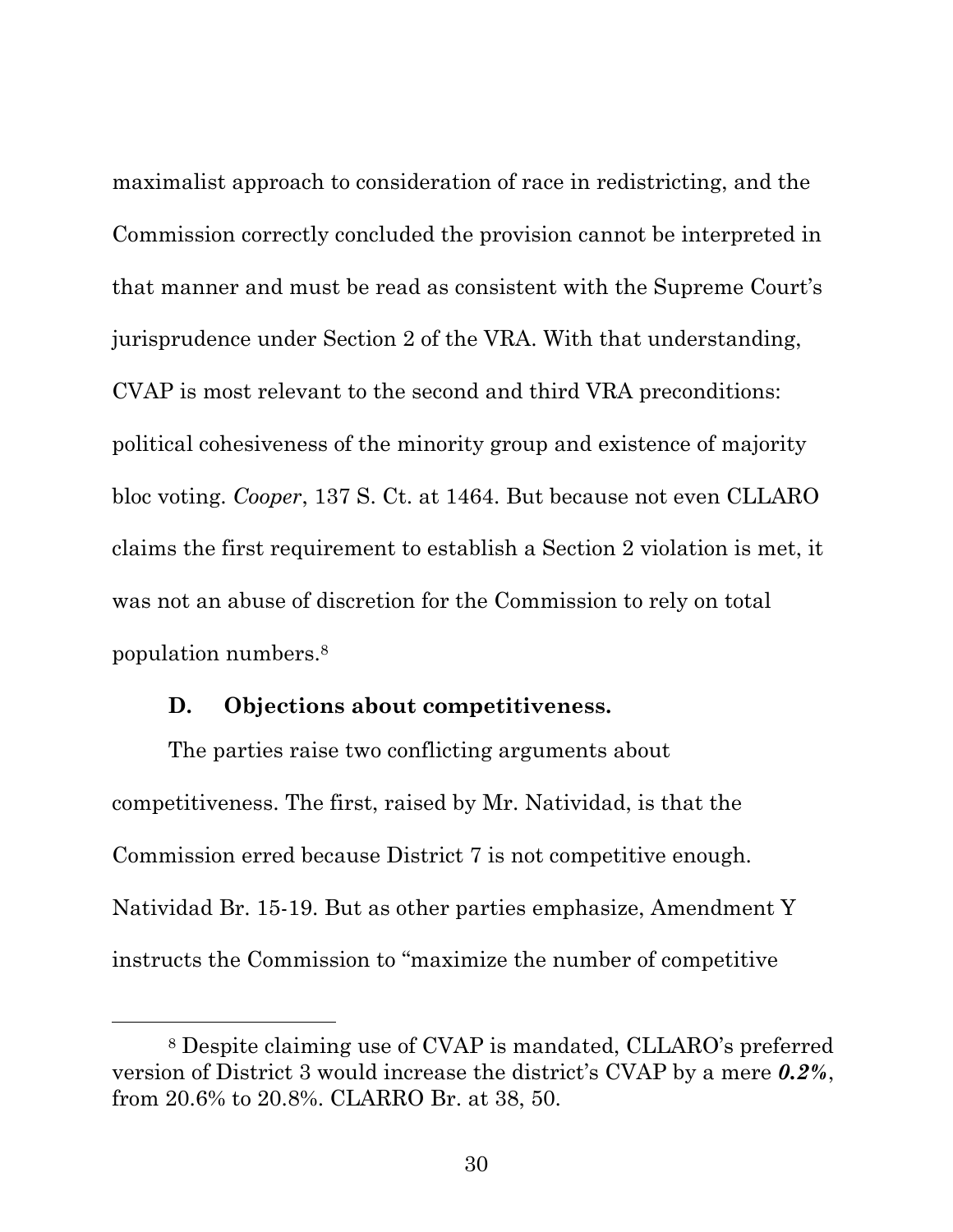districts" only after applying other criteria. Colo. Const. Art. V, § 44.3(3)(a). It could not prioritize the competitiveness of District 7 over other criteria. In any event, District 7 is competitive. It falls within the 8.5% vote band identified in the Ensemble Analysis discussed in the opening brief. Opening Br., Addendum 5 at 8.

Other parties, including LULAC, Common Cause, CLLARO, and All On the Line, make the opposite objection, claiming the Commission over-prioritized competitiveness. The focus of these arguments is Non-Partisan Staff's political competitiveness report. This, the parties claim, shows the Commission weighted competitiveness too heavily. *See, e.g.*, CLLARO Br. 12 n.7. But Amendment Y specifically required Staff to create the report, *after* the Final Plan was approved. Colo. Const. Art. V, § 44.3(3)(c). The existence of that after-the-fact report does not show overemphasis on competitiveness.

While the Commission discussed competitiveness, especially when deciding between maps in its final meeting, that is what Amendment Y contemplates. Once plans meet other constitutional criteria, the Commission must maximize the number of competitive districts. *Id.*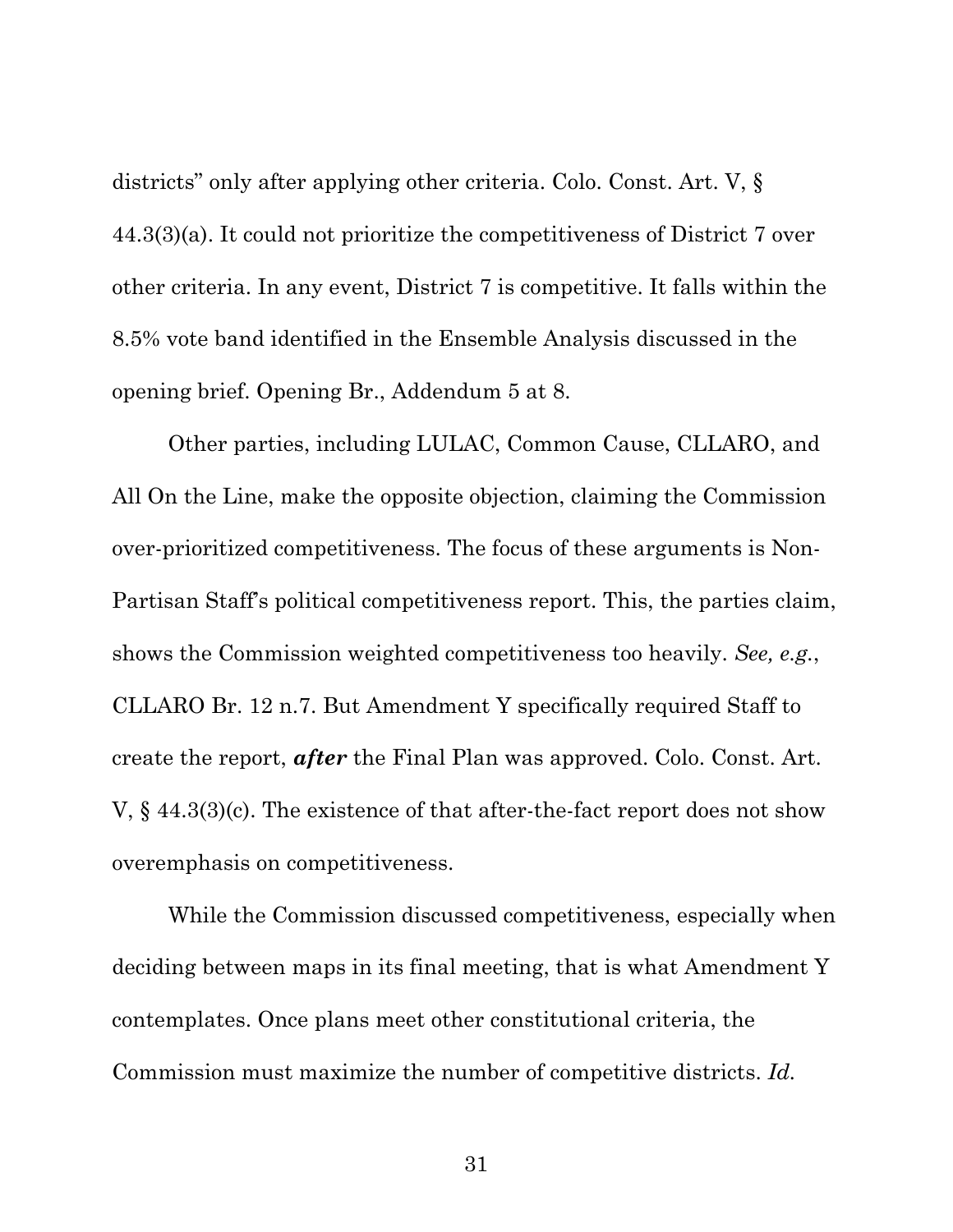§ 44.3(3)(a). The fact the Commission chose a map that created some competitive districts, rather than a map that created none, supports, rather than undermines, the Final Plan.

#### **CONCLUSION**

The Court should approve the final plan and order that it be filed with the Secretary of State.

Dated: October 11, 2021 Respectfully submitted,

*s/ Frederick R. Yarger* 

Frederick R. Yarger Meghan Frei Berglind Wheeler Trigg O'Donnell LLP

 Jerome A. DeHerrera Achieve Law Group

 Misha Tseytlin Troutman Pepper

 Attorneys for the Colorado Independent Congressional Redistricting Commission